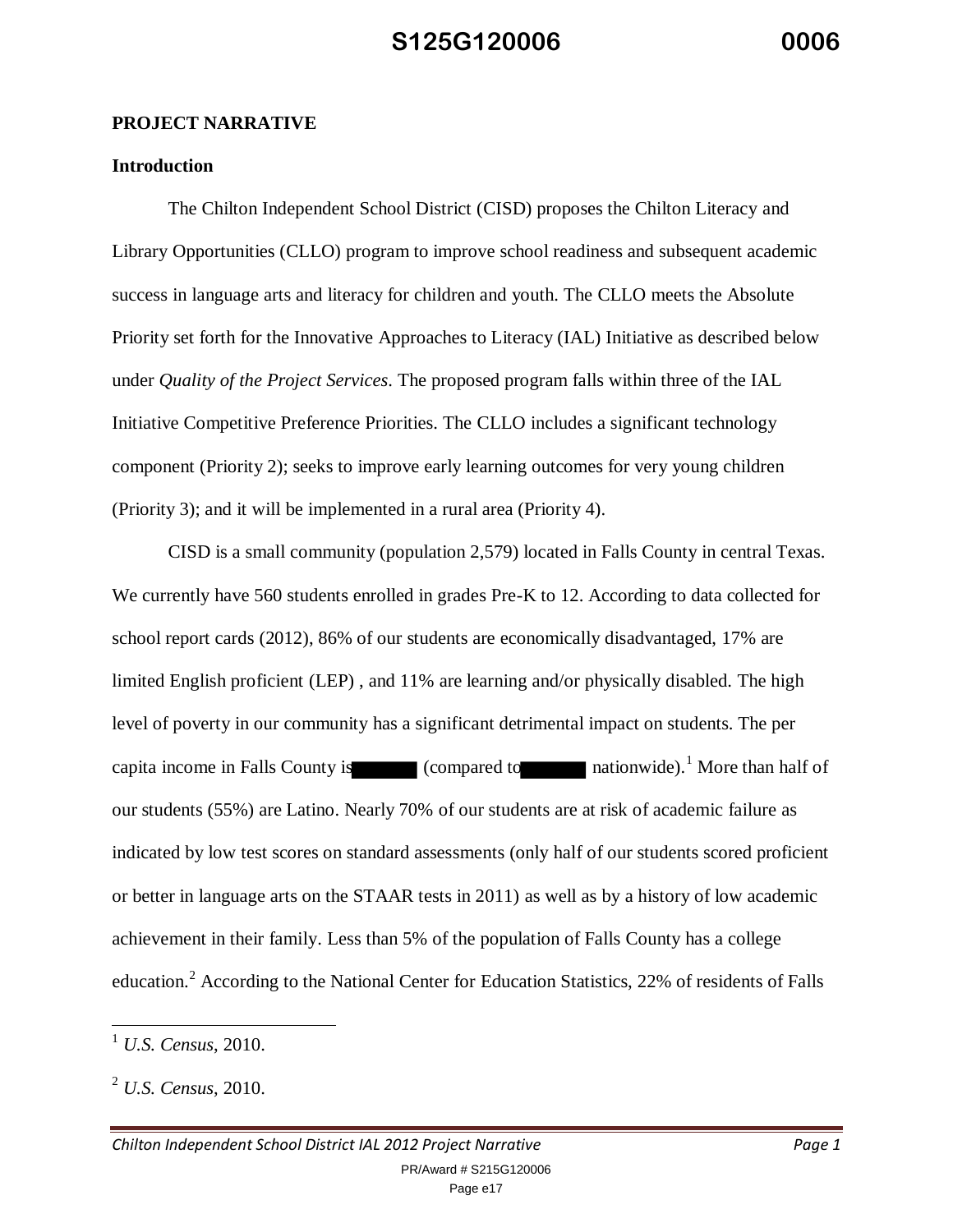County lack basic literacy skills, compared to 14% nationwide.<sup>3</sup> CLLO is designed to not only improve literacy for children, but to respond to the specific cultural needs of these youngsters and their families in ways that support them in valuing reading, writing and education, and creating better lives for themselves.

#### **Significance**

In our impoverished rural community, any activities that increase access to books, technology that supports reading and other learning, and the school library build capacity that addresses the literacy and learning needs of our students and families. The nearest public library to Chilton is a 30-minute drive. Fewer than 40% of households in our county subscribe highspeed Internet service, compared to 59% nationwide.<sup>4</sup> Our school library media center is a community hub for learning, research, and access to the world through technology. The added access to both print books and e-books for students and their families through the CLLO will greatly improve local capacity to meet the needs of our families. Basically, our students have few books available to them in the home and their parents don't read to them. The CLLO will surround our students with books and will reach out to parents to increase the incidence of parents reading aloud to their children.

We will further increase local capacity by partnering with the Head Start program and sharing professional development with early childhood educators so that all very young children receive the same high-quality literacy development education opportunities and have a greater chance of being well-prepared to enter school.

<sup>&</sup>lt;sup>3</sup> National Center for Education Statistics, 2003.

<sup>&</sup>lt;sup>4</sup> Internet Access Services: as of June 30, 2011 - http://transition.fcc.gov/wcb/iatd/comp.html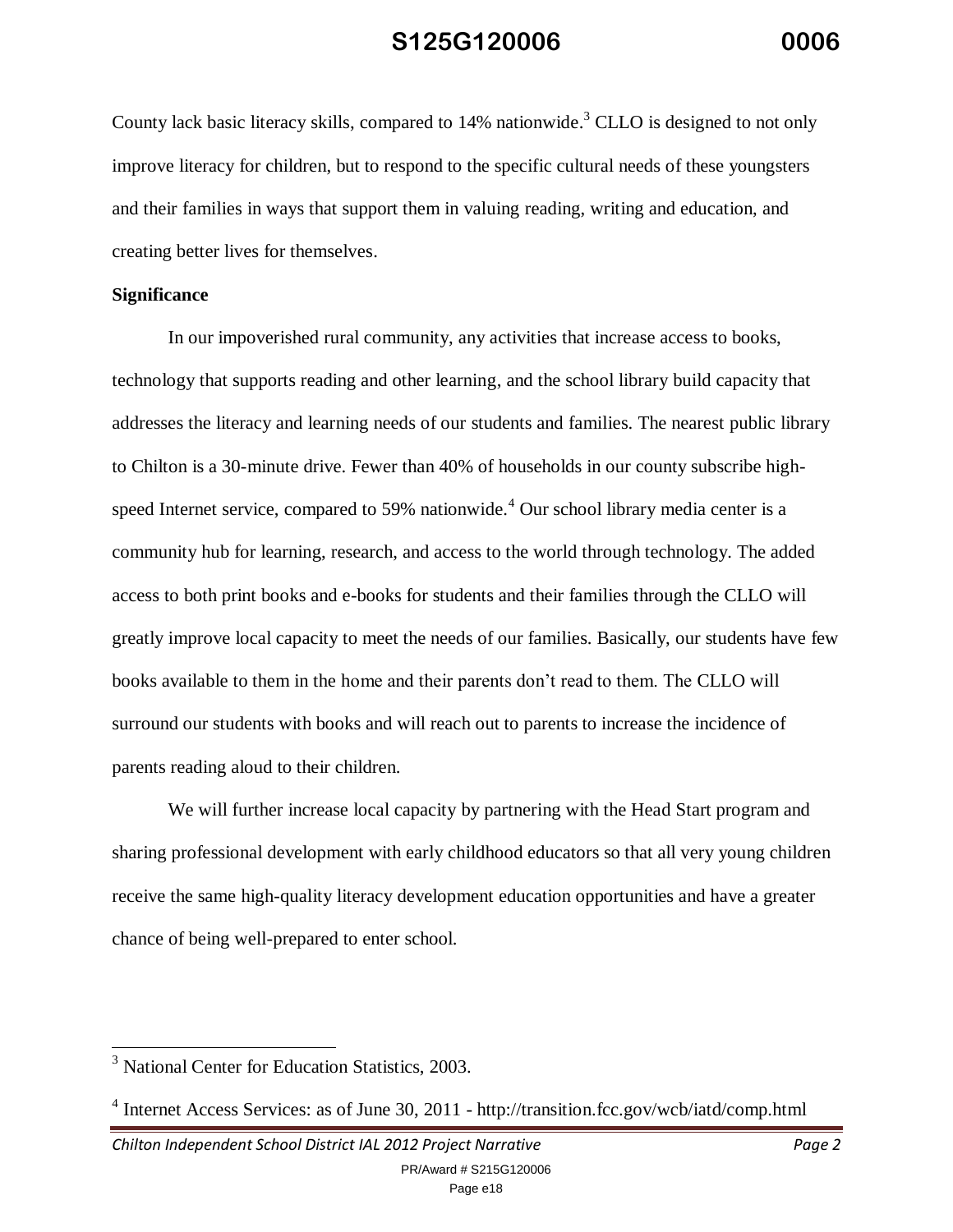Resources for parents to improve their literacy skills, and especially for Spanish-speaking parents to learn English, are extremely limited in our community. The proposed program will expand the capacity locally to provide these educational opportunities to Spanish-speaking parents and other adult family members.

The program will demonstrate the value of e-readers and e-books in motivating young people to read. Although e-reader use is exploding among young people, it has not been thoroughly explored as a tool to improve literacy. We can see that our students are excited about using technology to access information and are motivated to use e-readers to read, and we hope to build on this excitement to improve academic achievement.

We will provide each student in a classroom with an iPad. We will purchase enough iPad mobile units (each with 30 iPads) so that teachers will be able to rotate the use of the mobile units. We have done this in the past with our Notebooks used in the classrooms. We will set up a rotation schedule that allows for each student to have the use of an iPad in a one-hour class block for at least three times a week by year two of the CLLO. We will place emphasis on the early elementary grades to promote early literacy learning. Functionally, four teachers will have the use of a classroom set of iPads every day. The teachers will have the ability to use both softwarebased and internet-based instructional tools; and will have a broad range of teaching tools readily available when s/he can go anywhere on the internet with students following along on their iPads. Because each student has personal access to a range of learning tools, the teacher can offer differentiated instruction to a whole classroom of students all at once, with each student approaching material at his or her own instructional level. The iPad mobile units will make it possible for each student to respond and interact in his or her own way and will instantly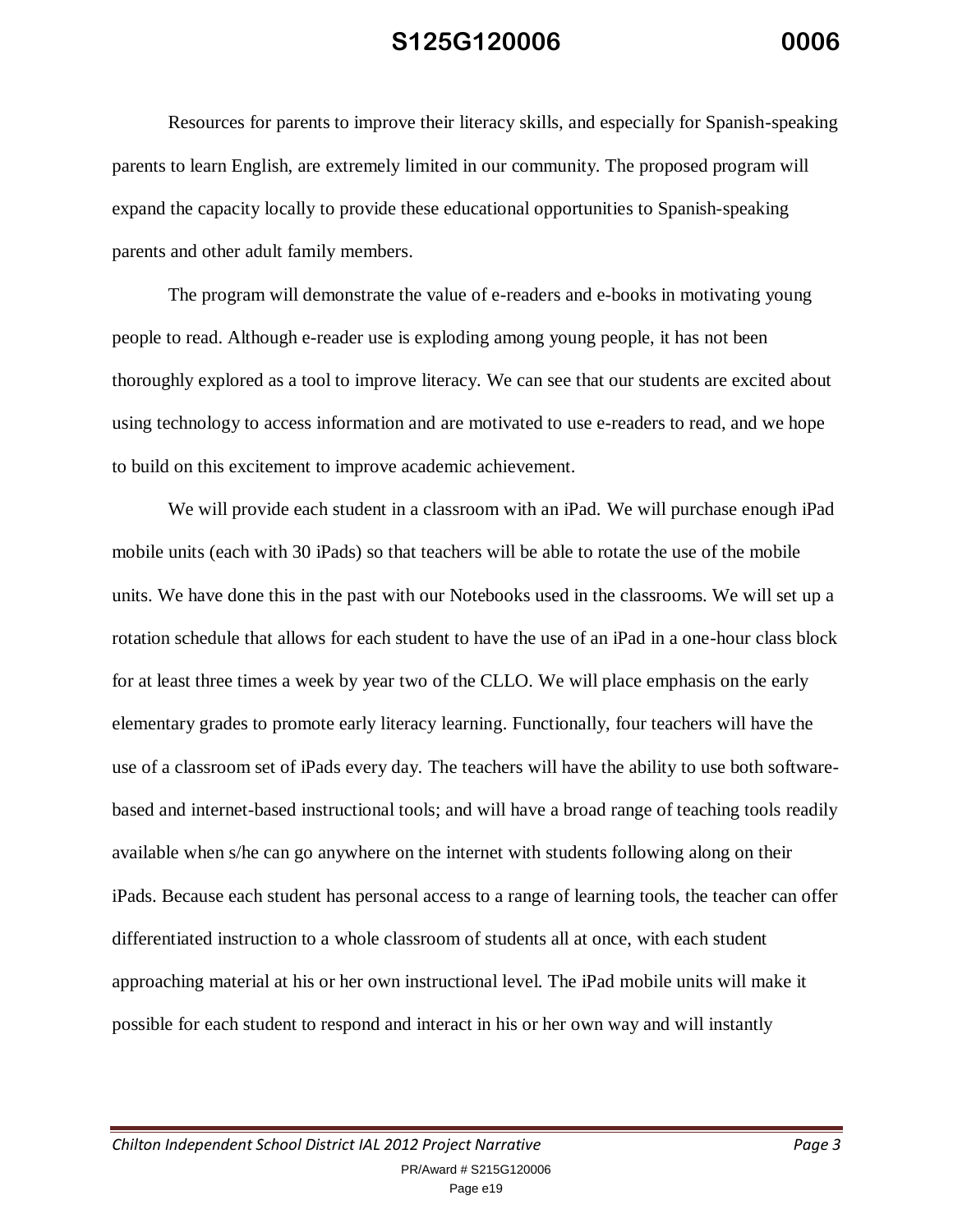individualize learning, making it possible to offer individualized lessons and to gain individualized responses. This will open up a whole new world of learning for our students.<sup>5</sup>

The use of iPads and e-readers in classrooms is in its infancy and not much research has been conducted to measure the impact of this technology on literacy skills. We believe that our project will contribute to the emerging body of research exploring the value of e-readers and ebooks in motivating young people to read and increasing literacy and language skills. We wish to refer to the following scientific research study (attached to this proposal), which found that utilizing e-readers in the classroom improves learning outcomes: *Reading electronic books as a support for vocabulary, story comprehension, and word reading in kindergarten and first grade* by Ofra Korat (published in *Computers and Education*, 2010). This research study is discussed in more detail under *Quality of the Project Services*.

#### **Quality of the Project Design**

#### *Goals, Objectives, and Measurable Outcomes*

The goal of the Chilton Literacy and Library Opportunities program is to improve school readiness and academic success in language and literacy. We will focus on achieving the following objectives:

- 1) To increase oral language and pre-literacy skills for children age 0-5.
- 2) To increase the performance of students in grades K-2 on early reading assessments.
- 3) To increase the percentage of students who meet or exceed the proficiency level on the Texas STAAR language arts assessment for grades 3-12.

 $\overline{a}$ 5 Project Tomorrow, *The New 3Es of Education: Enabled, Engaged, Empowered*, Speak Up National Findings, 2010.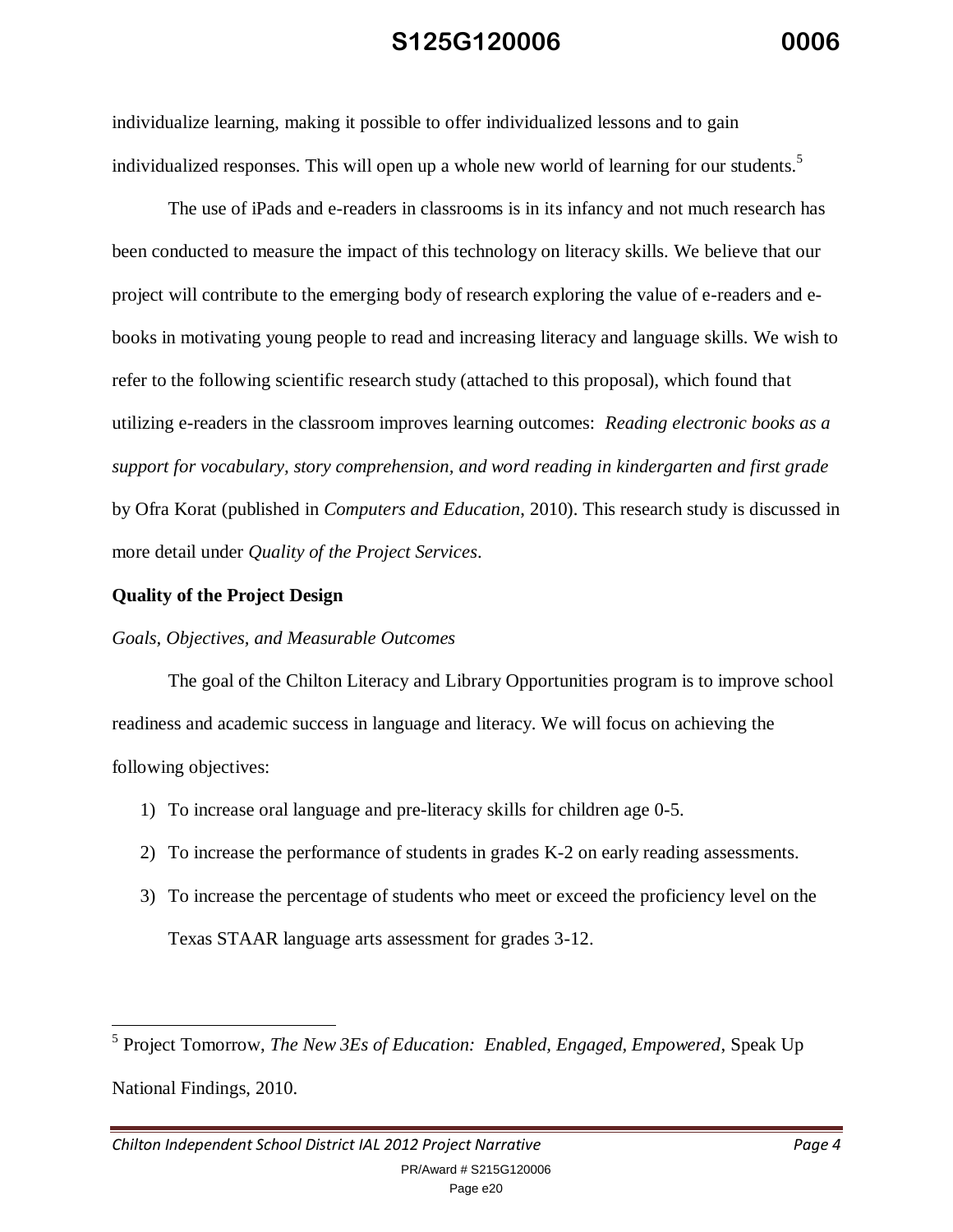- 4) To increase the percentage of parents who engage in literacy activities both to improve their own literacy and to improve the literacy of their children.
- 5) To expand the capacity of the district to address language learning needs of Spanishspeaking families.

An outline of the specific research-proven strategies, approaches, and activities we will implement to support achievement of these objectives appears below under *Quality of the Project Services.* The CLLO will seek to achieve the following quantitative measurable outcomes:

- 1) Each year of the program, 80% of all participating infants, toddlers, and three-year-olds will show gains in oral language skills as measured on pre- and post-tests utilizing the Circle Assessment (a valid research-based assessment tool).
- 2) Each year of the program, 80% of participating four-year-olds will show significant gains in oral language skills as measured on pre- and post-assessments of early reading skills, utilizing the Circle Assessment
- 3) Each year of the program, 80% of participating students in grades K-2 will show significant gains in oral language skills as measured using the Texas Primary Reading Inventory Assessment (a valid research-based assessment tool).
- 4) Each year of the program, 80% of participating students in grades 3-12 will meet or exceed proficiency on the language arts portion of the Texas STAAR test.
- 5) During year one of the program, the percentage of parents who engage in literacy-related activities offered by the program will increase by 70% compared to participation in the previous academic year, and this level will be maintained in year two of the program.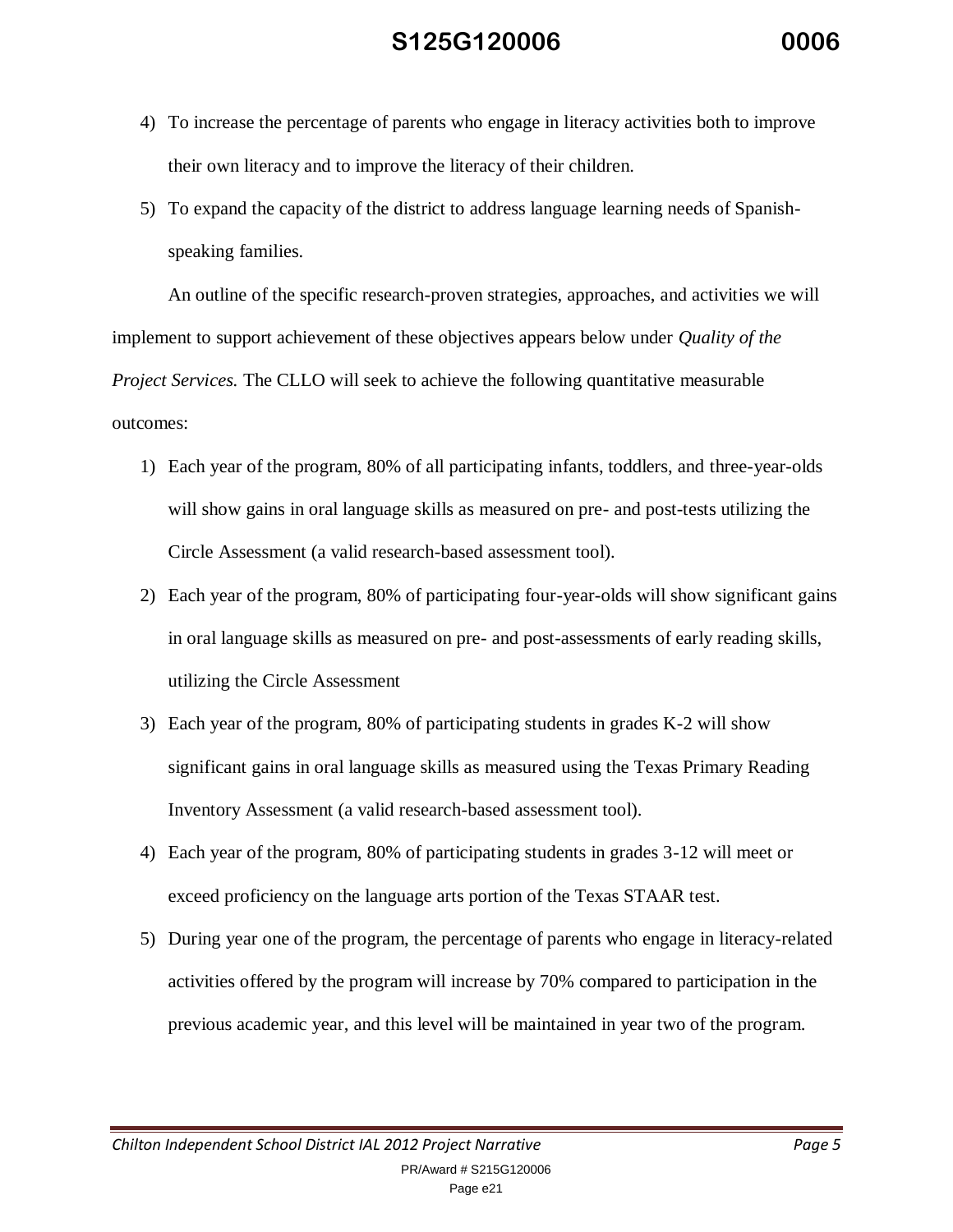6) During each year of the program, at least 25 Spanish-speaking parents will attend at least 70% of LEP classes (in a session/series offered) for adults.

Refer to *Quality of the Project Evaluation* below for a discussion of qualitative outcomes and evaluation methodology.

#### *Coordination with Similar Efforts*

CISD has received funding from the State of Texas to implement the Texas Literacy Initiative and we will coordinate with this effort, which is now underway. The Texas Literacy Initiative provides funding for specific proscribed literacy activities, including adding more language-focused preschool curriculum. We will enhance these activities with the CLLO by extending library media center hours after school for students and their families, expanding the use of technology to support literacy activities (including the most fundamental activity of reading), conducting a book giveaway, increasing the focus on parental involvement, and adding resources for Spanish-speaking families (including an adult ESL class). CLLO will also offer additional professional development to teaching staff. The Texas Literacy Initiative provides literacy teachers at all grade levels, but it does not provide staffing to supervise access to ebooks, to offer extended library hours, to implement the technology piece envisioned as part of the CLLO, or to engage parents in a meaningful way in their own and their children's literacy skills development. The CLLO will provide these things and thus dovetail with the Texas Literacy Initiative to provide a well-rounded and comprehensive literacy program. We have a data collection system in place for the Texas Literacy Initiative and will use this system to support the CLLO evaluation component.

Wherever possible, we will seek to take advantage of cost savings through coordination with existing resources and facilities. For example, we will work with our local Education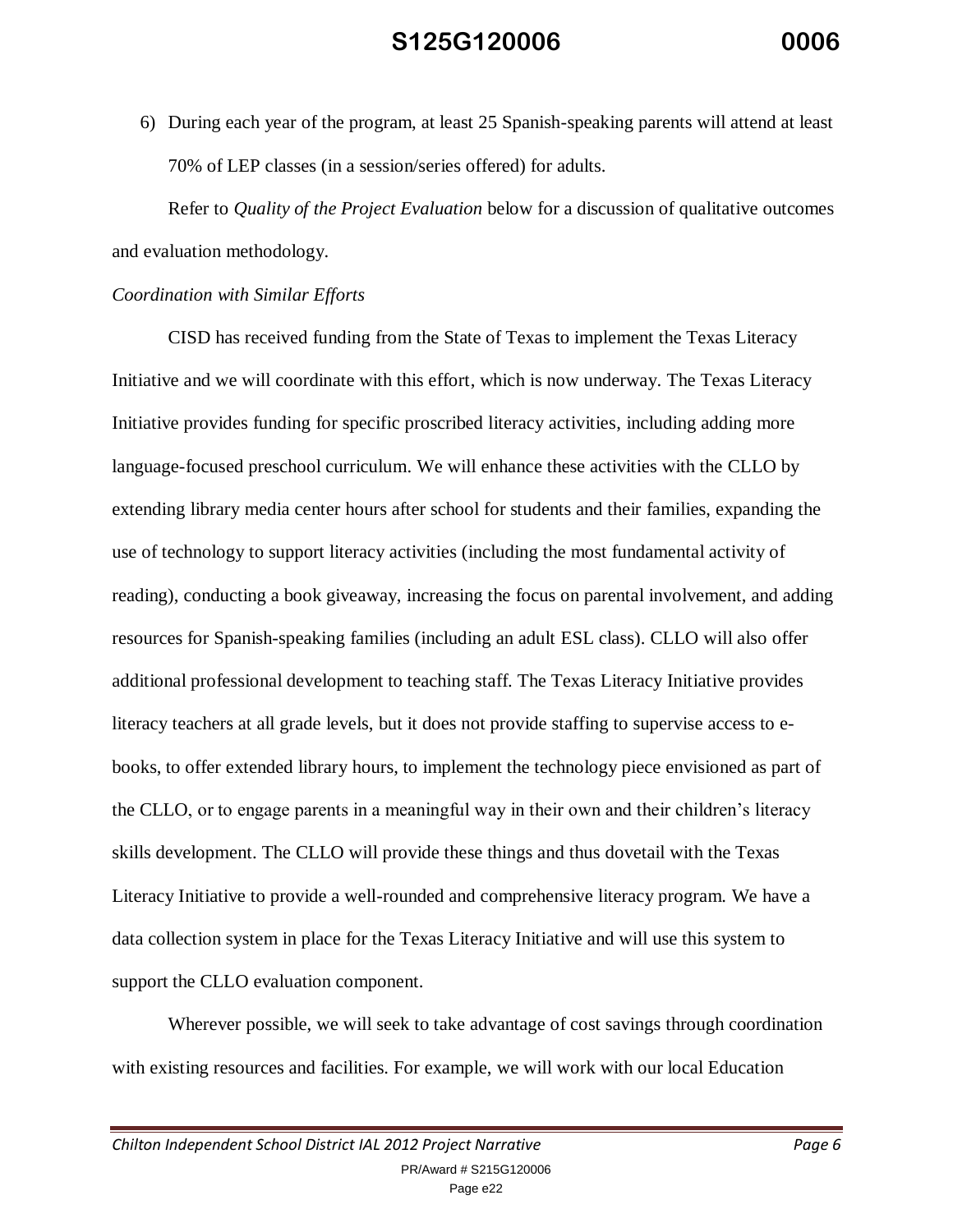Service Center and the Children's Learning Institute (at the University of Houston) for professional development and technical assistance. will provide funds for the salary for a literacy intervention teacher for students whose parents participate in the adult literacy program. Also, we will continue to use Title I funds to support literacy intervention and language acquisition for LEP students.

 The CLLO will coordinate kindergarten readiness efforts with our local Head Start program. We will train Head Start early childhood educators to coordinate teaching and learning in their Pre-K classrooms with the CISD Pre-K classrooms, and all early childhood educators will be well-versed in the state standards and expectations for reading readiness for incoming kindergarteners. As a result, all three- and four-year-olds, whether attending the CISD Pre-K or Head Start, will have certain uniform literacy learning experiences.

 We will also coordinate the CLLO with the food bank that operates on the CISD campus. This program has improved communication between school and home because it demonstrates how hard the school is working to help families by meeting their most basic needs.

 Some of our churches in Chilton provide volunteers to help Spanish-speaking parents learn English. We will coordinate CLLO activities that support ESL learning for Spanishspeaking parents (including the availability of the Rosetta Stone software at the school library in the evenings and instruction provided by the librarian) with the ESL classes offered by these churches.

#### *Part of a Comprehensive Effort to Improve Teaching and Learning*

The CLLO includes a complete professional development component, discussed below under *Professional Development*. CISD students benefit from teachers improving their skills as part of an ongoing district-wide effort to improve teaching and learning. CISD teachers and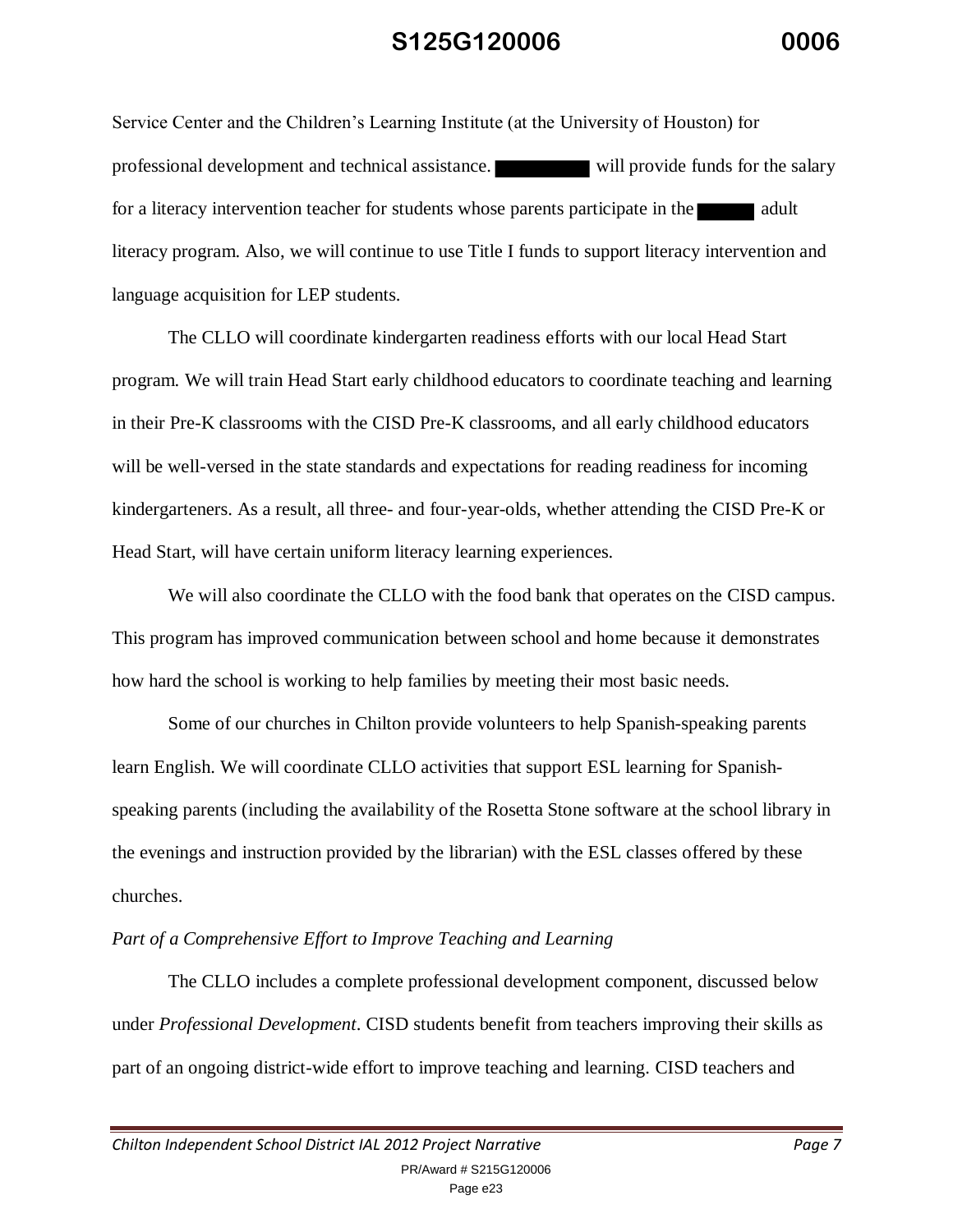administrators strive to fully prepare all students to meet rigorous academic standards. CISD implements many teaching practices in the Pre-K to support kindergarten readiness. School readiness and success in the early grades provides the foundation for later academic achievement. Professional development for early childhood educators, both at Head Start and in CISD Pre-K classrooms (as mentioned above), will contribute to this effort.

CISD teachers at all grade levels focus intensely on what students need to know to pass rigorous state tests (in alignment with NCLB). The proposed program will add value to this process by contributing to improved instruction in language arts and by strengthening students' literacy skills. Some of this will take place through exposure to new technology, such as e-books on iPads and Kindles.

We seek to break the cycle of poverty in Chilton through education; and literacy is fundamental to success in the education system. We pay particular attention to vulnerability in school readiness for our very young children, drop-out prevention at the ninth grade level, and college readiness for high school students.

#### *Performance Feedback for Continuous Improvement*

The District Site-Based Committee (DSC) will serve as an advisory committee for the CLLO. The project director and the evaluator will submit quarterly reports to the DSC and the Campus Leadership Team for quality control and continuous program adjustment.

#### **Quality of the Project Services**

#### Book Distribution

Each of the 560 students enrolled in CISD will receive a book to take home six times each year. The librarian will make the final selection of books purchased for the book distributions. She will base her selection on knowledge of the existing inventory, books used in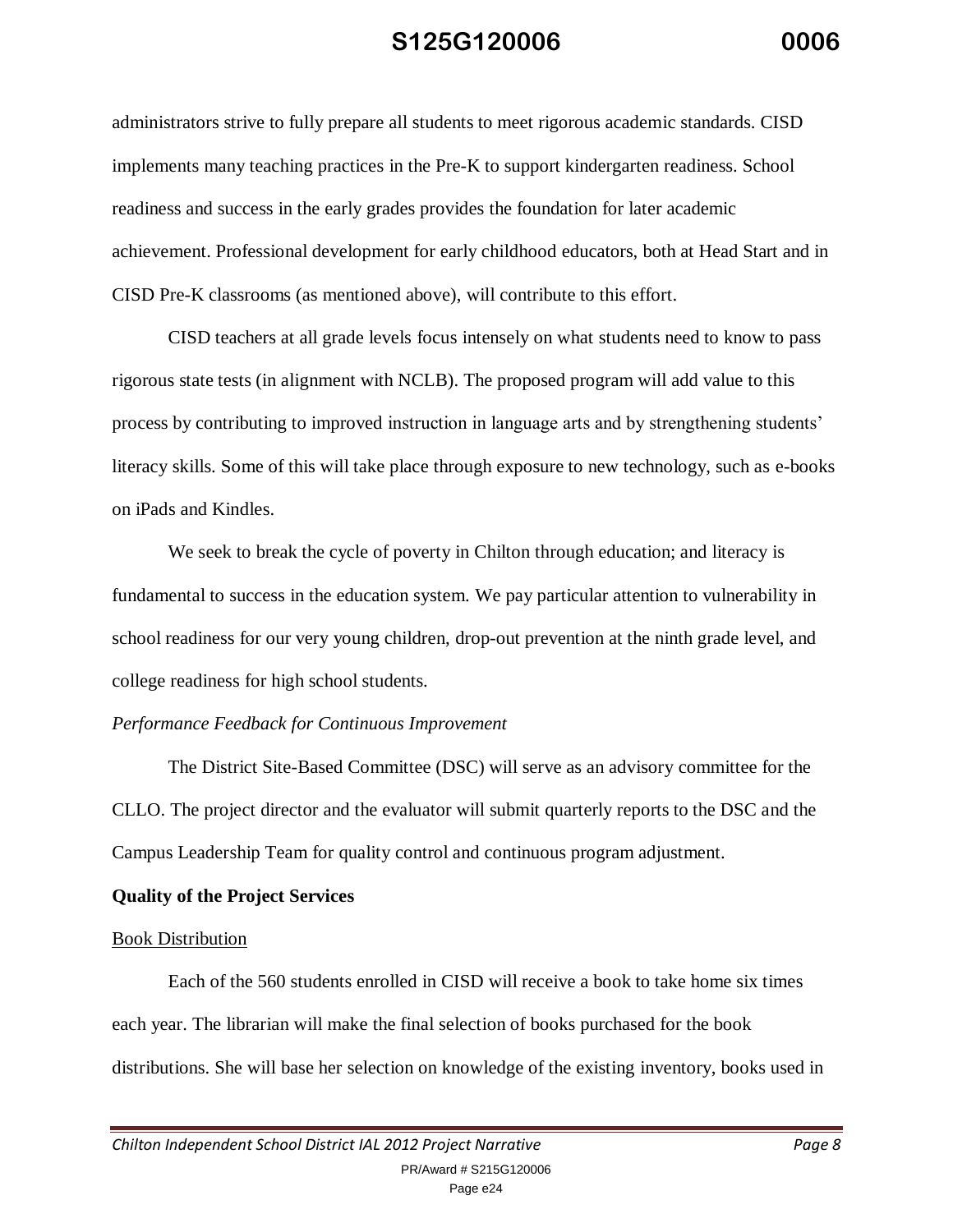classrooms by teachers to support the curriculum, reading interests of students (who will have an opportunity to give input), and research about emerging titles for young children, early readers, mid-grade readers, and young adult readers. The book distribution will respond to diverse reading levels and interest area foci (with both fiction and nonfiction) to increase the ability of students to select books that interest them, a critical factor in improving student reading and literacy level. Furthermore, the availability of a wide range of materials provides the opportunity to improve reading by always having materials readily available at the next level to challenge the student's learning.<sup>6</sup>

In the classroom, teachers will organize opportunities for students to "booktalk" so they can share which books they are reading and make recommendations to one another. Students will also have the opportunity to trade their books. We will purchase a library copy of every title given away so that students can check out books that gain in popularity. Because of the large number of Spanish-speaking families in Chilton, we will emphasize bilingual picture books. Furthermore, we will purchase versions for e-readers (Kindles and iPads) of books that are given away (and many more, of course). Students will find themselves surrounded by a print-rich environment, with many books and e-books readily available. Research shows that children and youth in such print-rich environments develop significantly increased literacy skills.<sup>7</sup>

#### Early Childhood Literacy Activities

 $\overline{a}$ 

We will provide uniform training to both our CISD Pre-K instructors (in the district's state-funded Pre-K) and Head Start early childhood educators in improving literacy skills for children age 3-5 so that they are ready for school when they enter kindergarten. CISD operates a

<sup>6</sup> Biancarosa, Gina and Snow, Catherine, *Reading Next*, Alliance for Excellent Education, 2004. <sup>7</sup> Biancarosa, Gina and Snow, Catherine, *Reading Next*, Alliance for Excellent Education, 2004.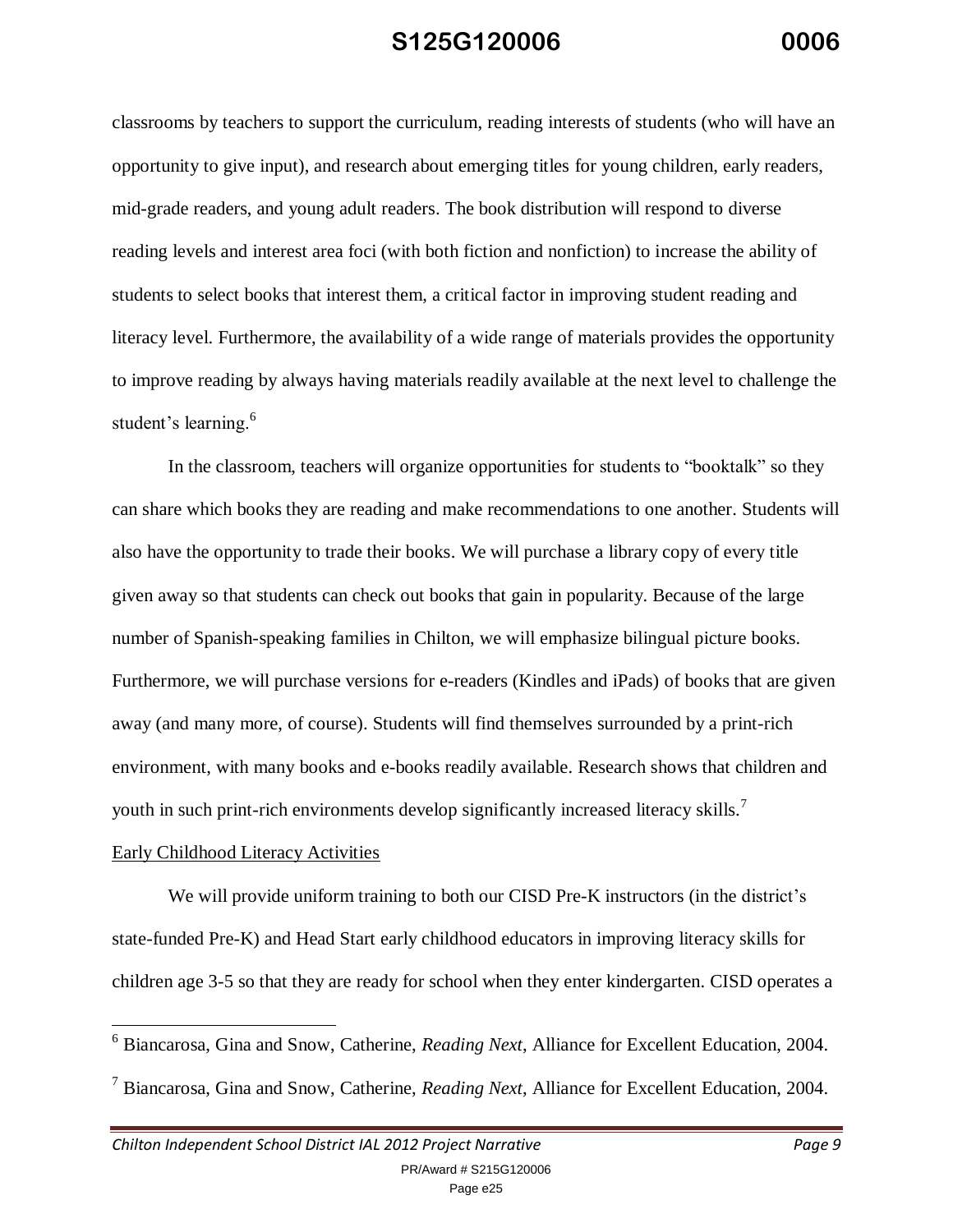locally funded child development center serving very young children (from birth to age 3) of students and staff. Training for educators working in this center, the district's Pre-K, and the Head Start program will support increased early childhood literacy activities for very young children. The parent involvement component of the CLLO will include Family Literacy Nights and training for parents in how to increase early childhood literacy activities in the home. (See below under *English As a Second Language Learning for Parents* for the description of the I Take Care program, another early childhood literacy activity.)

Many of our parents have limited English skills and as a result they don't read enough to their very young children. To increase reading aloud in these families, we need to provide a selection of developmentally appropriate books in Spanish for young children. We will increase access to these through the book giveaways, extended library hours, and purchase of bilingual picture books for the library. Also, many of our Spanish-speaking parents don't realize that reading aloud to their children in Spanish is just as important, if not more important (for children who speak Spanish as their first language), than reading to them in English. Telling stories, singing, rhyming, playing lap games, and other activities that support early literacy are equally important for developing early literacy skills.<sup>8</sup> We will educate parents about this and encourage them to engage in more of these activities in the home. Research shows the importance of building language fluency in Spanish first for children who speak Spanish as their first language in order to support literacy skills overall as well as English learning as these children grow up.<sup>9</sup>

<sup>8</sup> *Common Core State Standards Initiative: Preparing America's Students for College and Career*, 2010.

<sup>9</sup> *Common Core State Standards Initiative: Preparing America's Students for College and Career*, 2010.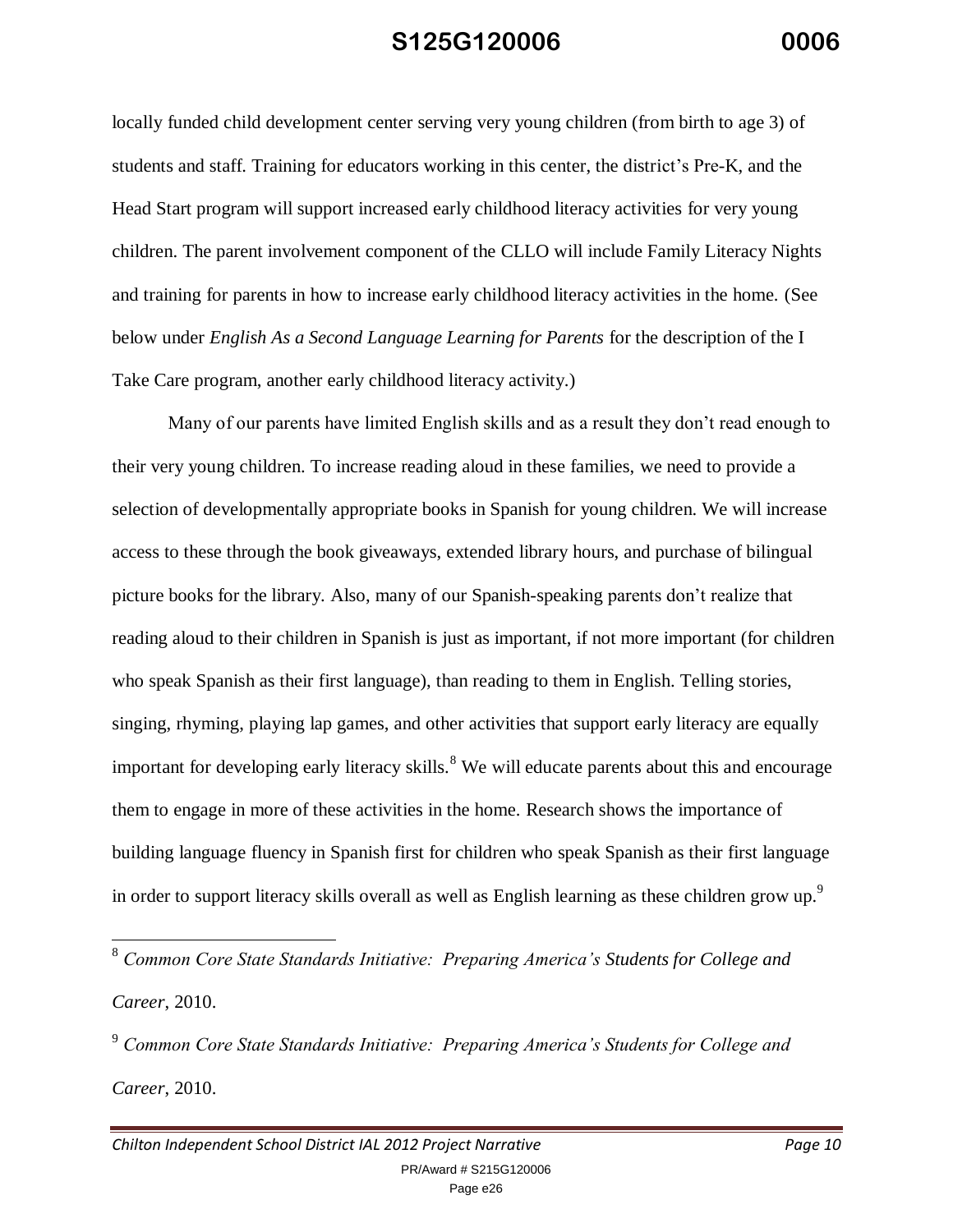#### Motivating Students in Grades K-12 to Read, Including a Strong Technology Component

We know our students and how they read, access information, and learn. Today's students grow up in the presence of the Internet and depend on having information easily available to them. A 2011 study<sup>10</sup> found that "58% of middle and high school students want to use their own mobile devices as part of their education." We will meet our students "where they are at" by utilizing the technology that they love so much, and with which they feel comfortable, to open pathways to increased reading and learning. The CLLO will introduce iPad mobile units to the campus and will utilize them heavily for e-reading (also purchasing e-books for students to read on the iPads). This technology will provide each student with the use of an iPad in the classroom at least three times per week, and will bring print materials to our students in a context that considers each student's individual learning style and comprehension level.

Teachers will use the iPad mobile units across the curriculum, in all content areas, to enhance learning and to increase student motivation. Students will use the iPads to conduct research as well as for reading e-books within the context of language arts learning, within the context of learning in other academic content areas, and for recreational reading. Research shows that student learning as well as excitement about learning increases with the use of iPads in the classroom.<sup>11</sup> Furthermore, using iPads in the classroom to improve literacy skills development (and learning across the curriculum) is a new/innovative practice that we wish to explore.

Promising research results are already emerging to support the belief that iPads and e-text have a significant positive impact on education outcomes for students.

<sup>10</sup> Project Tomorrow, *Speak Up National Research Project*, 2011.

<sup>11</sup> Project Tomorrow, *Speak Up National Research Project*, 2011.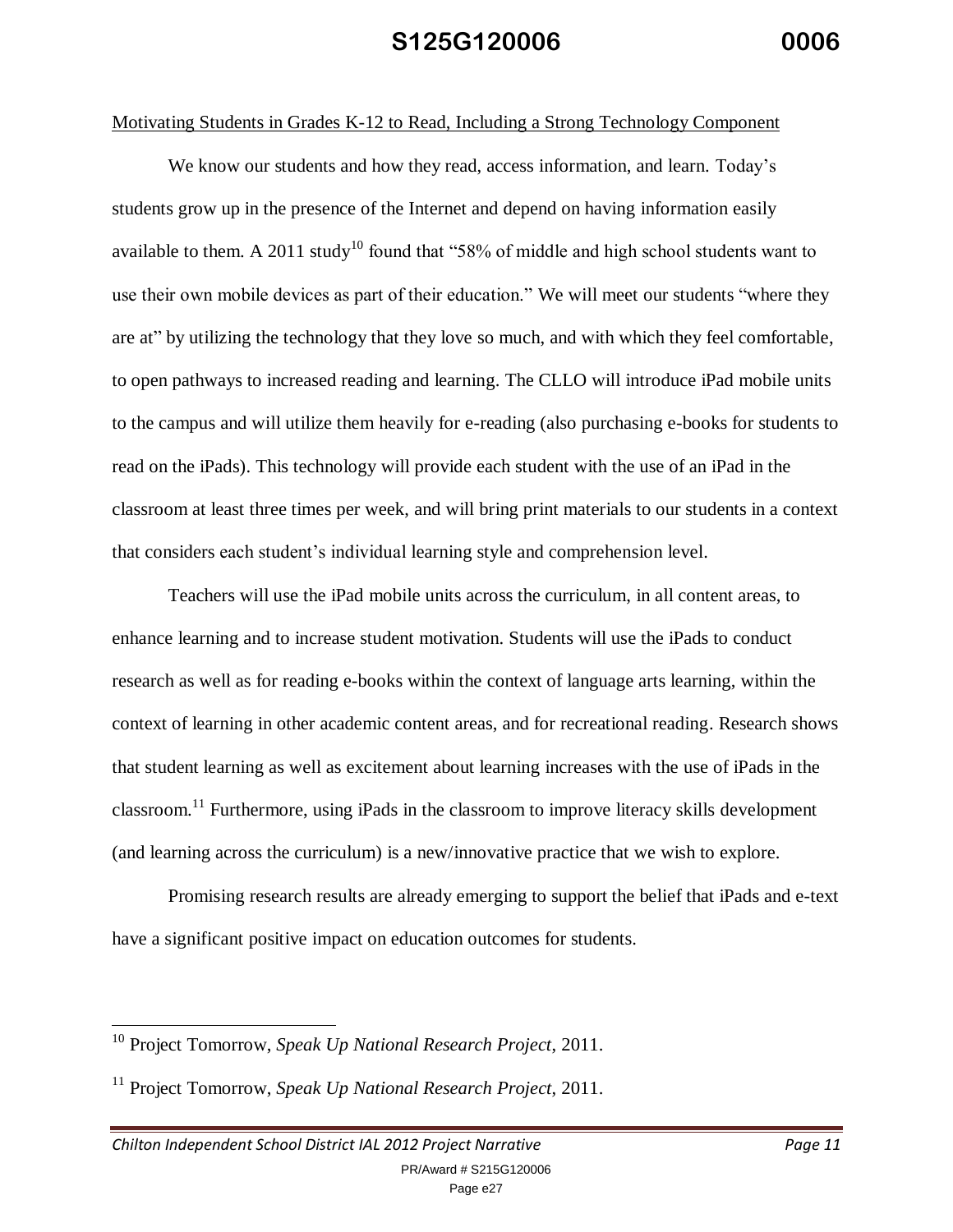*Reading electronic books as a support for vocabulary, story comprehension, and word reading in kindergarten and first grade* by Ofra Korat (published in *Computers and Education*, 2010) found many benefits to using e-readers in kindergarten and first grade classrooms. MSD will establish an iPad-assisted e-reading program that will provide additional means and time for reading by reluctant, emerging, and beginning readers in order to increase vocabulary, improve story comprehension, and improve word reading and fluency, while increasing interest and motivation. We will train teachers and librarians in active reading strategies and dialogic reading as well as the use of iPads with literacy-related applications. We will also train students in the use of the iPads and how to access e-books.

Peer-reviewed research, as well as anecdotal research, indicate benefits of instructional usage for these devices. This research demonstrates the efficacy of iPads for active reading as a motivational tool for struggling/reluctant readers at the elementary school level. Our proposed program will combine an accessible technology tool and appropriate reading applications with proven strategies to improve reading skills. In Korat's study of the effects of independently read e-books with specific functions (read-aloud, easily accessible dictionary tool, individual word/phrase repeat, and prompting questions with short story-related activities), students who utilized e-books while receiving the same in-class literacy instruction as those participants in the control group without e-book access had greater gains in vocabulary, word reading, and story comprehension. We look forward to using our local project evaluation to further explore ways in which iPads and e-books support learning.

CISD already uses Renaissance Learning software to improve learning outcomes. The CLLO will allow us to use the iPads in conjunction with the Accelerated Reader (AR)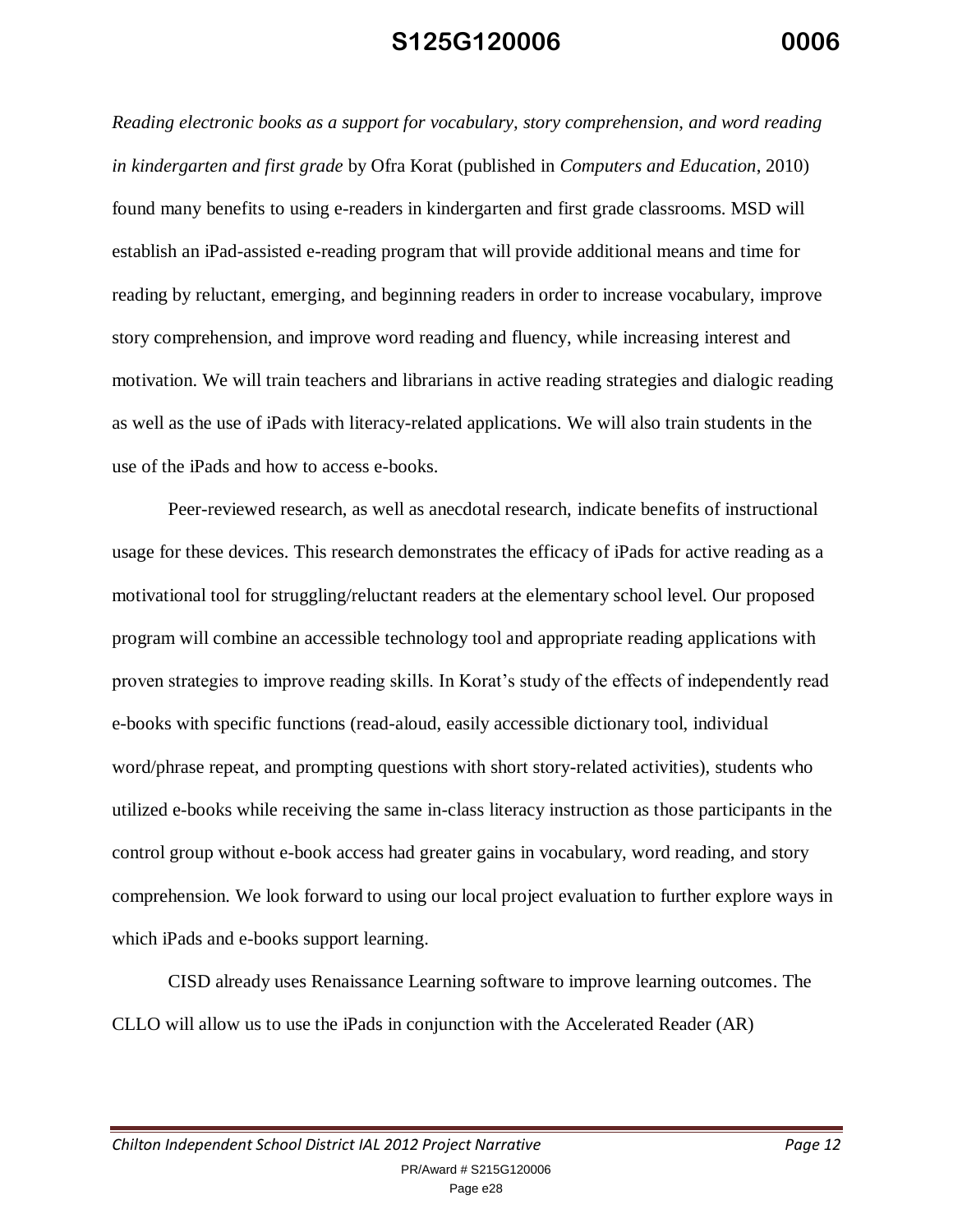application, which has been proven to improve literacy learning.<sup>12</sup> We will also use the STAR Enterprise software (in English and Spanish), which allows teachers to access email reports pertaining to the performance of individual students. Students can take STAR Assessment tests on the iPads. We will also use Successful Reader, an effective intervention curriculum tool that can be easily integrated with the iPad. The Successful Reader "novel audio" feature incorporates audiobooks into the system for students struggling with reading/learning disabilities and/or low literacy levels. Successful Reader provides multiple writing opportunities that students complete on their iPads. Reading and writing activities will take place across the curriculum, in all content areas, with Successful Reader. When we introduce the iPads, students will have the ability to engage in additional enrichment activities with research and writing opportunities. Teachers will have students complete assessments measuring comprehension, vocabulary, and literacy skills development resulting from reading e-books on the classroom iPads. These Renaissance Learning tools and applications have been proven effective by a host of research studies; and they result in improved student achievement on state standard tests.<sup>13</sup> Renaissance Learning software is in alignment with the Common Core State Standards for English Language Arts and Literacy in History/Social Studies, Science, and Technical Subjects as set forth by the State of Texas as part of the TEKS (Texas Essential Knowledge and Skills) standards for English language proficiency and college and career readiness.<sup>14</sup>

 $14$  University of Texas and the Texas Education Agency, 2010.

<sup>&</sup>lt;sup>12</sup> Johnson, Roger A., *The Effects of the Accelerated Reader Program on the Reading Comprehension of Pupils in Grades Three, Four, and Five*, 2003.

<sup>13</sup> Rodriguez, Steve, *The Accelerated Reader Program's Relationship To Student Achievement On The English-Language Arts California Standards Test,* 2007.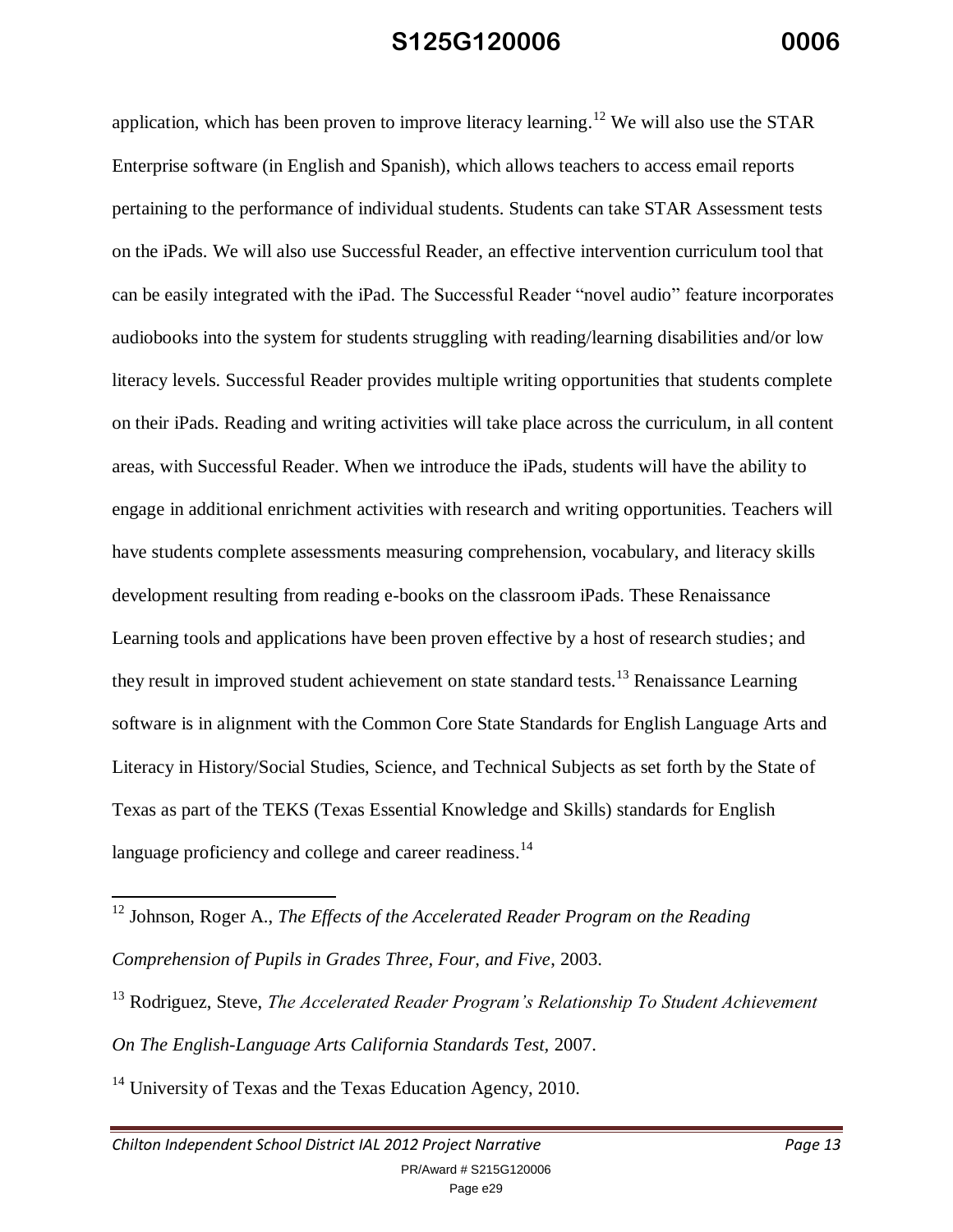The iPad mobile units will bring the Renaissance Learning tools directly into the classrooms. Currently, teachers access the Internet with students by using one laptop in conjunction with a projection screen. The iPad mobile units will put the internet into the hands of each student. Furthermore, teachers will have, at their fingertips, tools with which to test individual student comprehension in real time using the Renaissance Learning Neos already owned and used by CISD. Neos are small computer units, specifically designed to be used with the Renaissance Learning system, that allow students to respond to questions and to take AR tests (on books they have read) so that the teacher can check instantly for comprehension in order to better tailor teaching to the learning needs of each individual student. We presently have the Neos in the library, but not in the classrooms. The technology that we will add with the implementation of the CLLO program will allow teachers to use the Neos in the classrooms. Teachers will use the iPad mobile units with the Neos to test for mastery of content and to facilitate their ability to go back and explain again when students did not sufficiently understand material covered. The technology enhancements provided by implementation of the CLLO will expand our teachers' ability to improve teaching and learning. Research supports the effectiveness of the NEOs to improve literacy learning outcomes.<sup>15</sup>

While encouraging students to pick up a physical book, we will also make e-books readily available. We will reward students who read a certain number of books within certain timeframes (as age-appropriate and developmentally appropriate) with the opportunity to take a Kindle home for the weekend. E-books will be available on these Kindles so students will have

<sup>15</sup> Russell, Michael, Bebell, Damian, Cowan, Jennifer, and Corbelli, Mary , *An AlphaSmart for Each Student*, 2002.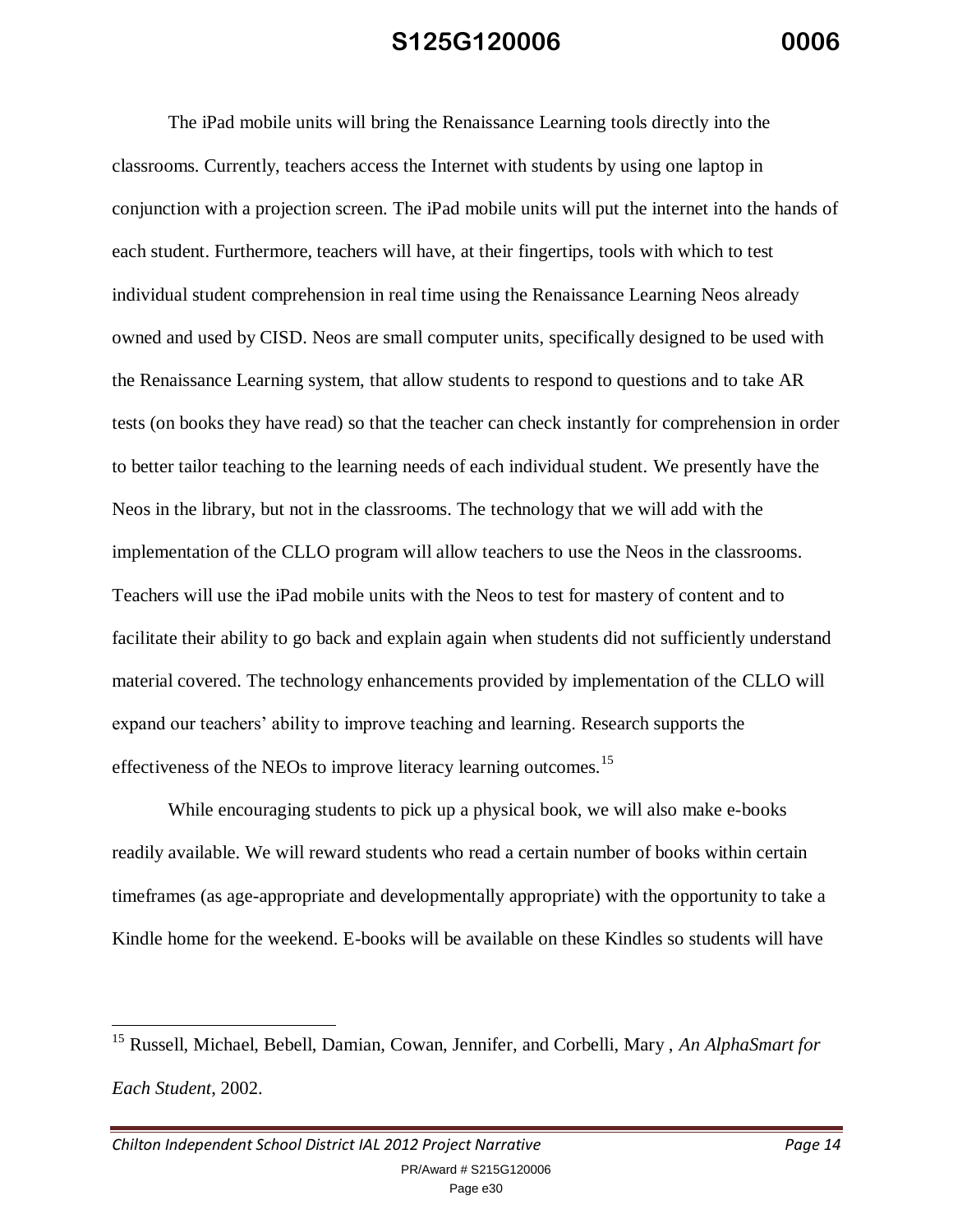access to a virtual library of reading material. This will increase the print-rich environment we seek to create for our students.

#### Increasing Library Media Center Hours After School

There is no public library in Chilton, thus the school library media center takes on more importance for obtaining reading material and as a literacy hub. CISD's library provides access to computers and the internet. Currently the library is open from 8AM to 3PM Monday to Thursday. The CLLO will allow us to hire an additional part-time librarian to keep the library open until 8:00 PM Monday to Thursday, which will add 20 hours weekly that students and families can access library reading materials and technology.

The combination of extending library hours and purchasing the iPad mobile units for use in the library during those afterschool hours will give students the opportunity to use the iPad (and the internet) to access e-books (including e-textbooks), to conduct research for school projects as well as personal projects, to complete homework, and to enjoy access to the sort of print-rich environment (with many high-quality reading materials readily available) that supports literacy skills development.<sup>16</sup> This access, through the extended hours and the technology, will particularly impact students who don't have computers at home and/or those who don't have ready access to the internet at home. For those students who do have computers at home, CISD will establish a portal on the district website through which students can access from home certain applications that they use during the school day on the iPads, so that they can continue and complete (from home) work begun in class on the iPads.

Parent Involvement in Children's Education

<sup>&</sup>lt;sup>16</sup> Biancarosa, Gina and Snow, Catherine, *Reading Next*, Alliance for Excellent Education, 2004.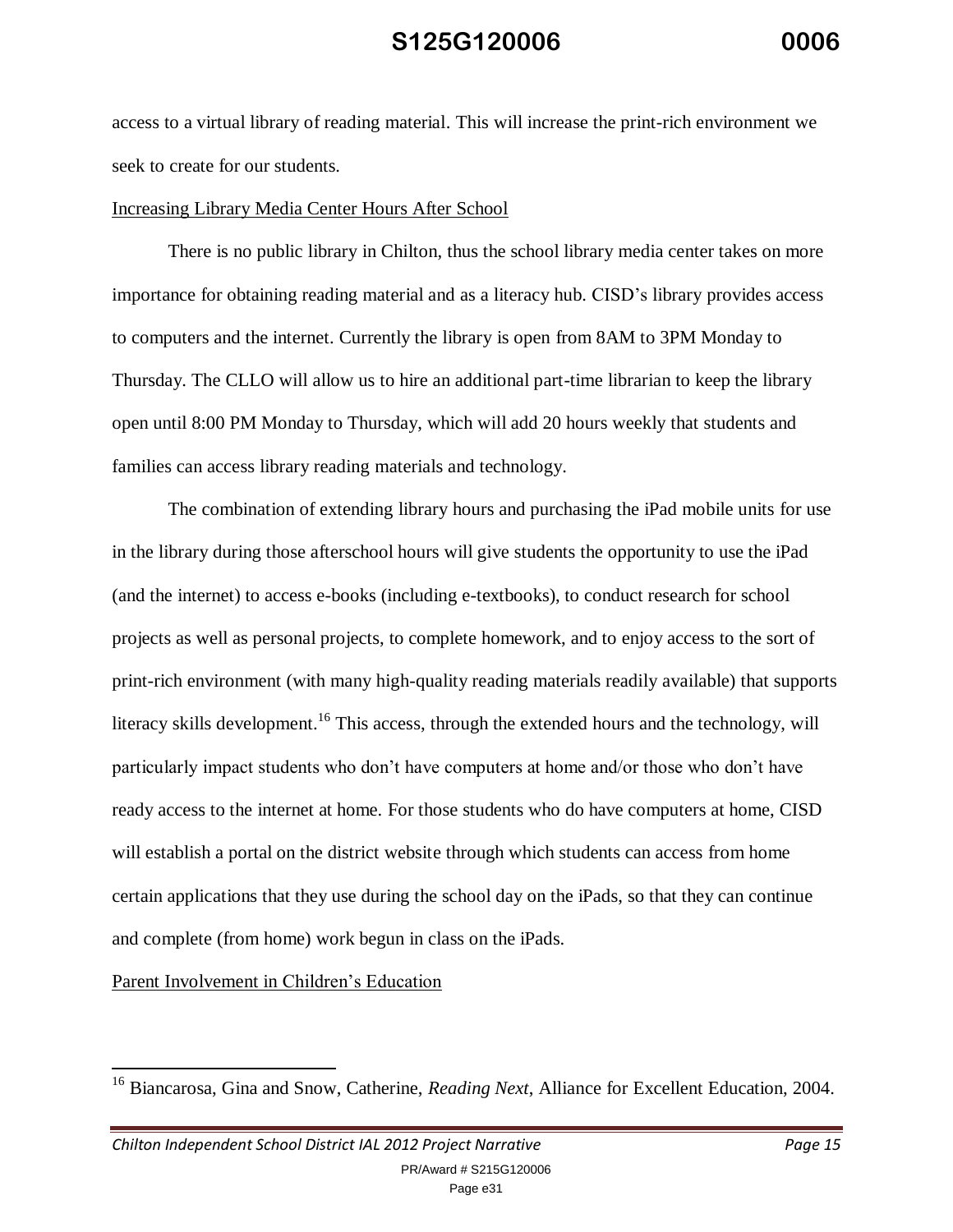We will partner with parents by inviting them to workshops on how to improve their children's literacy with activities at home while reinforcing the importance of exposing children to a print-rich environment and language learning activities early . Book giveaways, extended library hours, and access to a wide variety of e-books will increase the tools at parents' disposal to create this environment. Family nights at the schools will offer opportunities for teaching staff to engage parents in helping their children succeed in school and taking an active role in their children's education.

#### English As a Second Language Learning for Parents

To remain responsive to the specific needs of our community, we will offer adult classes in English as a second language (ESL). With 47% of the families in the community we serve speaking Spanish as their first or only language,  $17$  we must address the language barrier to make an impact on literacy. We will purchase Rosetta Stone software and will use it to offer ESL classes to parents in the evening. We will form the I Take Care (ITC) Club, which will meet after school once a week. At the ITC Club, children in grades 1-3 who have parents who speak limited or no English will read aloud to their parents from bilingual books and "teach" their parents English words.

#### *Equal Access and Responsiveness to Need*

The CLLO will provide equal access to all students, regardless of race, color, national origin, gender, age, or disability, just as all CISD programs are designed to provide equal access. Our student population is 55% Latino, 27% Anglo/Euro, and 16% African American.<sup>18</sup> Because of the high percentage of Spanish-speaking students and families in our community, we have

<sup>&</sup>lt;sup>17</sup> CISD School Report Cards, 2012.

<sup>&</sup>lt;sup>18</sup> CISD 2011 Needs Assessment.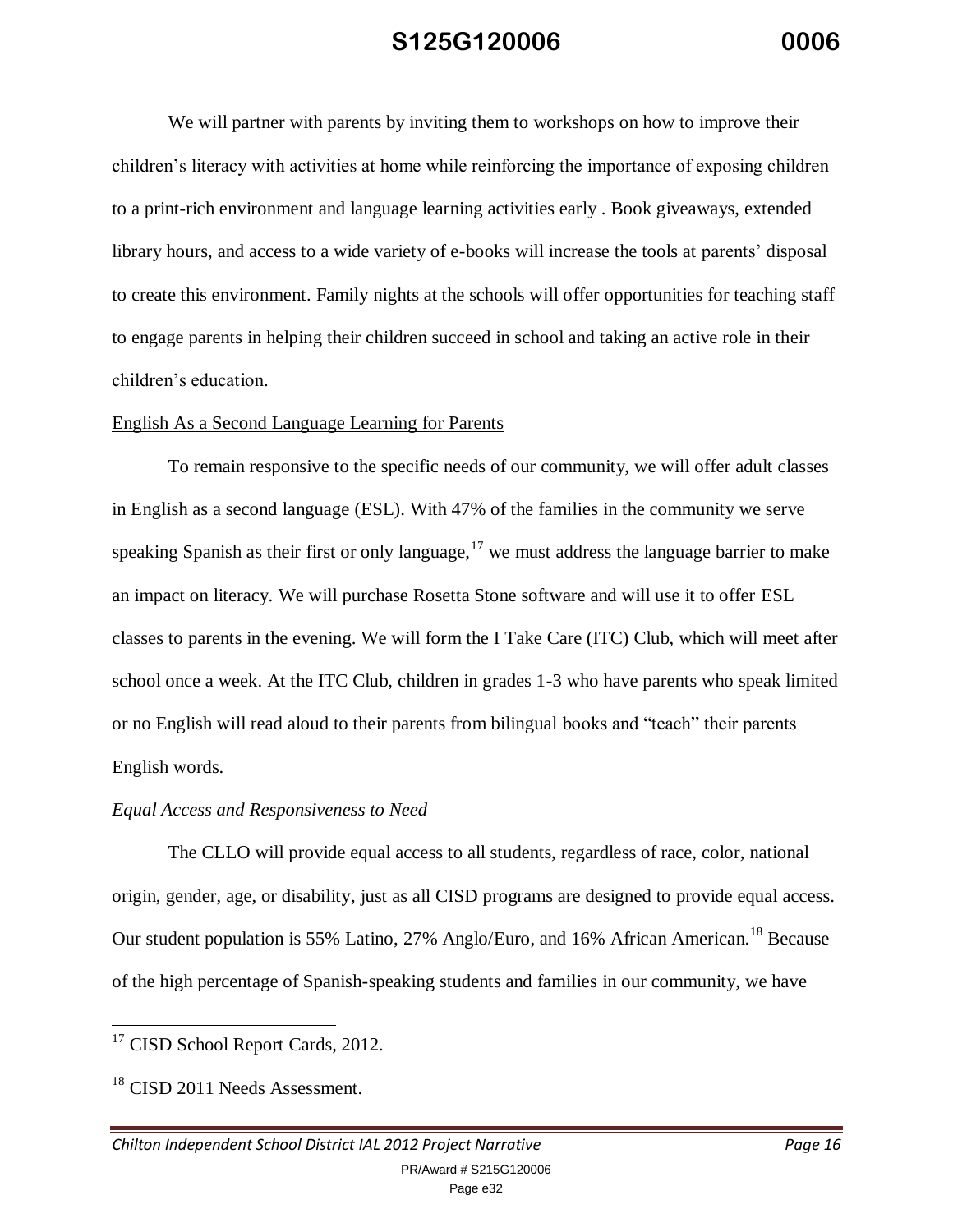designed the CLLO to be sensitive to their particular needs and to include many components that support ESL learning for both students and parents. CISD utilizes interpreters and translators so that all print materials for parents appear in both English and Spanish and all school events, meetings, clubs, and other activities that include parents are staffed with an interpreter. The program will serve many underrepresented groups, including African Americans, Latinos, undocumented immigrants, individuals living in poverty, and individuals who speak English as their second language. Because many of our students lack time with an English-speaking adult after school, we will provide them more time on task with English language literacy supports both during the school day and after school. Furthermore, parents will have access to the school library until 8:00PM four days per week, increasing resources for them to improve literacy for themselves as well as their children.

#### *Professional Development*

Professional development for educators is an important piece of the CLLO program. We will provide training in the following areas.

- $\triangleright$  Training for both CISD and Head Start early childhood educators in the Texas Education Agency guidelines and expectations for kindergarten readiness and how to prepare children to meet the state standards (to align Head Start Pre-K classrooms with CISD Pre-K classrooms).
- $\triangleright$  Training for CISD teachers as well as administrators in how to best use the iPad mobile units in the classroom to improve literacy teaching and learning practices (including using them as e-readers). Training will include how to use the 1:1 Student iPad program, with a walk-through guide of the applications available and how to teach with them across the content areas to strengthen literacy skills.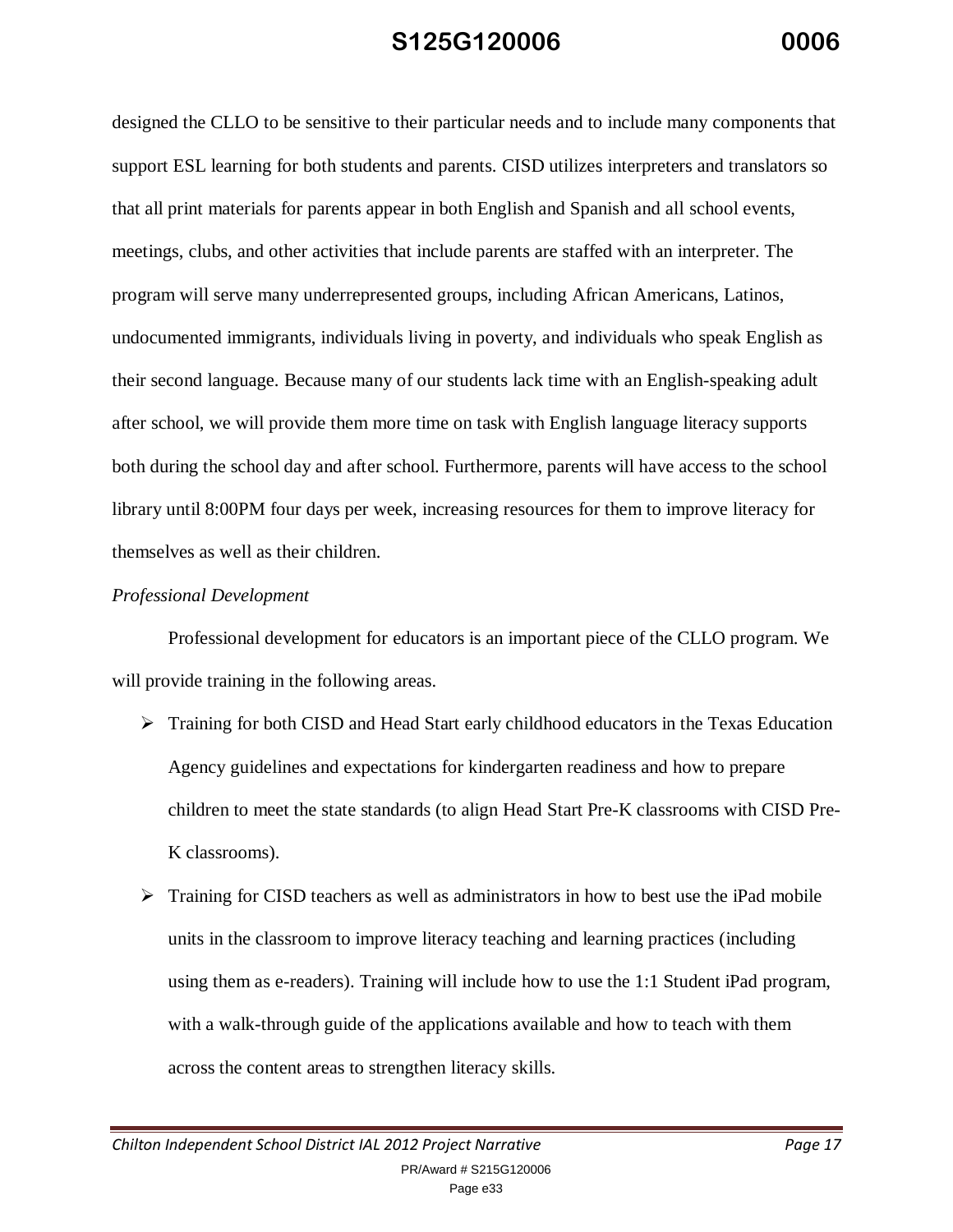- $\triangleright$  Training in the use of the new Renaissance Learning software for classroom teachers in grades K-12.
- $\triangleright$  Training in CLLO evaluation needs so that data is gathered with fidelity.

The librarian will receive onsite training in using the Rosetta Stone software from a qualified professional trainer. Once trained, the librarian will have the ability to conduct the ESL learning piece for Spanish-speaking parents using Rosetta Stone.

As part of the state literacy grant , CISD teachers will attend the annual Texas State Literacy Institute and receive ongoing training from specialists in evidence-based strategies that improve language and literacy learning in all grades. Additionally, our teachers participate in Project Share, an online community offering professional development in many areas, including language arts.

#### **Adequacy of Resources**

Program costs include salaries for adequate staff, books for distribution, technology (iPad mobile units and Kindles), e-books, Rosetta Stone and Renaissance Learning software, training for teachers and parents, and evaluation costs. All expenditures directly correspond to the implementation plan for the program. Refer to the *Budget Justification Narrative* for a detailed breakdown of costs and further details about budgeting and adequacy of resources. We developed the budget to adequately support the program as designed. The CLLO will serve all 560 currently enrolled students (Pre-K through grade 12) and their families, all infants and toddlers (age 0-2) in the CISD child care program (67 currently enrolled), plus approximately 30 Head Start preschoolers age 3-5. Thus, we anticipate that we will serve approximately 657 children/youth each year of the program, which is almost all children/youth living in our small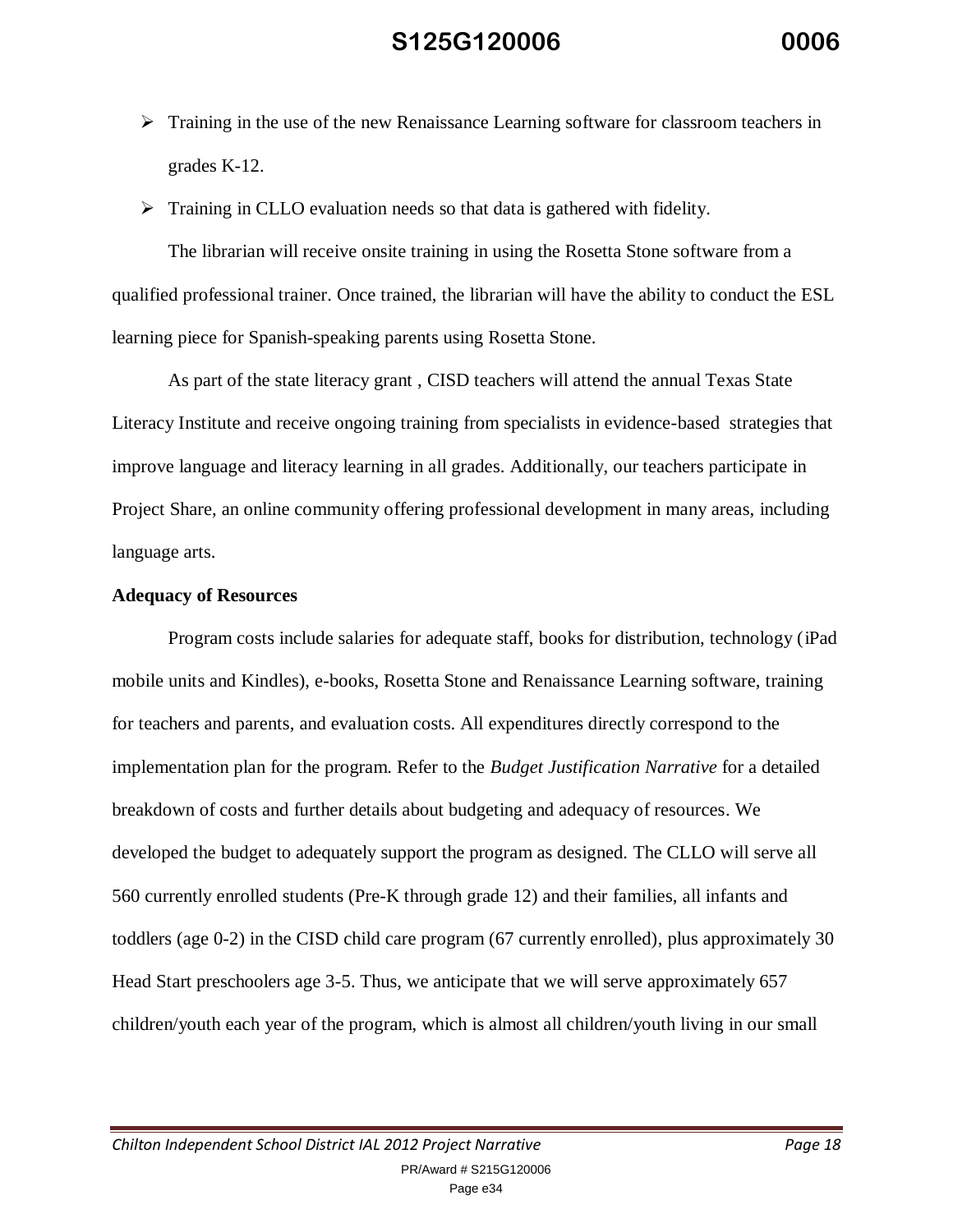community. We also anticipate serving approximately 250 parents per year. The CLLO program is designed to serve all of these recipients with high quality services in a cost-effective manner.

#### **Quality of the Management Plan**

Elementary Principal Gladys Graves will oversee the CLLO, with support from the CISD fiscal department. Ms. Graves will dedicate 15% of her time to the CLLO. The CLLO will employ one fulltime project director to manage day-to day implementation. Because CISD is such a small district, this management position will be adequate to implement the program. The CLLO will also employ one librarian (a qualified library media specialist) at 50% time to staff the library media center (which includes a computer lab) during the extended hours after school Monday through Thursday. The CLLO will hire a clerk at 50% time. Refer to Ms. Graves's attached resume as well as the attached job descriptions for details about adequacy of staff qualifications to meet the requirements of the program. The Campus Leadership Team and the advisory committee (as discussed below under *Performance Feedback for Program Adjustment*) will play key roles in monitoring the progress of the program and providing direction. CISD has an established collaborative relationship with the local Head Start program since children regularly transition from Head Start into CISD kindergartens.

CISD will contract with Maberry Consulting and Evaluation, LLC (Maberry Consulting) to evaluate the program as described under *Quality of the Evaluation*. CISD has a pool of available and qualified consultants who provide interpretation/translation services so that the district has the capacity to provide all written materials to families in both Spanish and English and has the capacity to provide an interpreter at all meetings and school functions attended by parents. CISD thus operates effectively as a bilingual district and maintains an inclusive environment.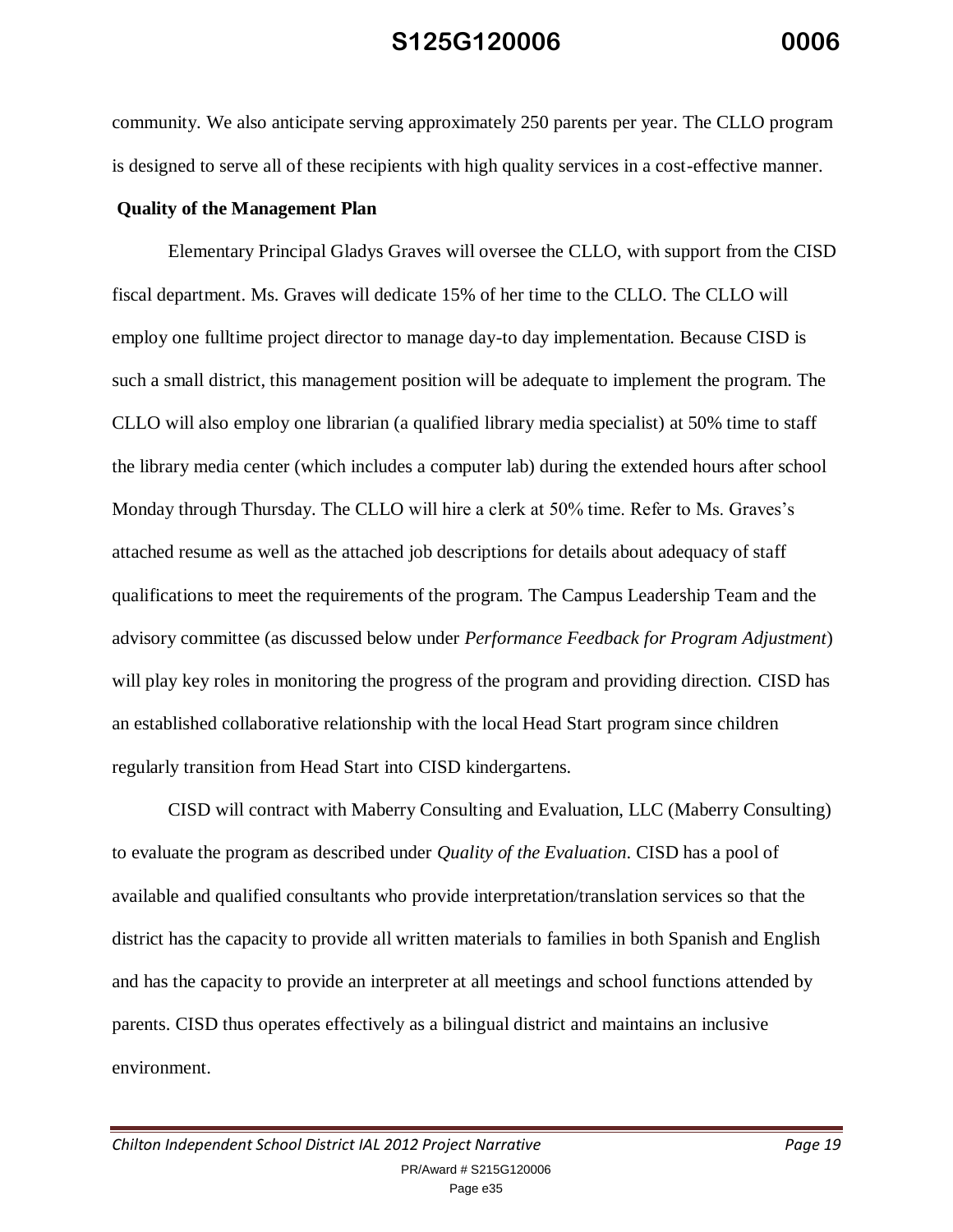### *Timeline*

| <b>Timeframe</b> | <b>Tasks and Milestones</b>                                    | <b>Responsibility</b> |
|------------------|----------------------------------------------------------------|-----------------------|
| Month 1          | Hire part-time after school librarian. Hire project director.  | <b>Gladys Graves</b>  |
|                  | TPRI (Texas Primary Reading Inventory) Testing is administered |                       |
|                  | (TPRI includes beginning, middle, and end of year              |                       |
|                  | assessments).                                                  |                       |
| Month 2          | Purchase books and e-books and all resources needed to         | Project director      |
|                  | implement program (including technology – both software and    | & Librarian           |
|                  | hardware). Professional Development. Parents recruited for     |                       |
|                  | ESL classes and parent involvement piece. Baseline             |                       |
|                  | assessments conducted on children birth to grade 2.            |                       |
| Month 3          | Implementation of program 100%. First book distribution and    | Project director      |
|                  | Family Night.                                                  |                       |
| Month 4          | Track data with reports generated for library attendance and   | Project director      |
|                  | parent activities attendance; ongoing results tracked;         |                       |
|                  | benchmark assessments for student participants and parent      |                       |
|                  | involvement.                                                   |                       |
| $2na$ Quarter    | Ongoing data submission and tracking. STAAR Testing            | Project director      |
|                  | begins. TPRI (Texas Primary Reading Inventory) Testing is      |                       |
|                  | administered (TPRI includes beginning, middle, and end of      |                       |
|                  | year assessments).                                             |                       |
| $3rd$ Quarter    | Ongoing data submission and tracking. Assessments              | Project director      |
|                  | conducted on children birth to grade 2. STAAR Testing          |                       |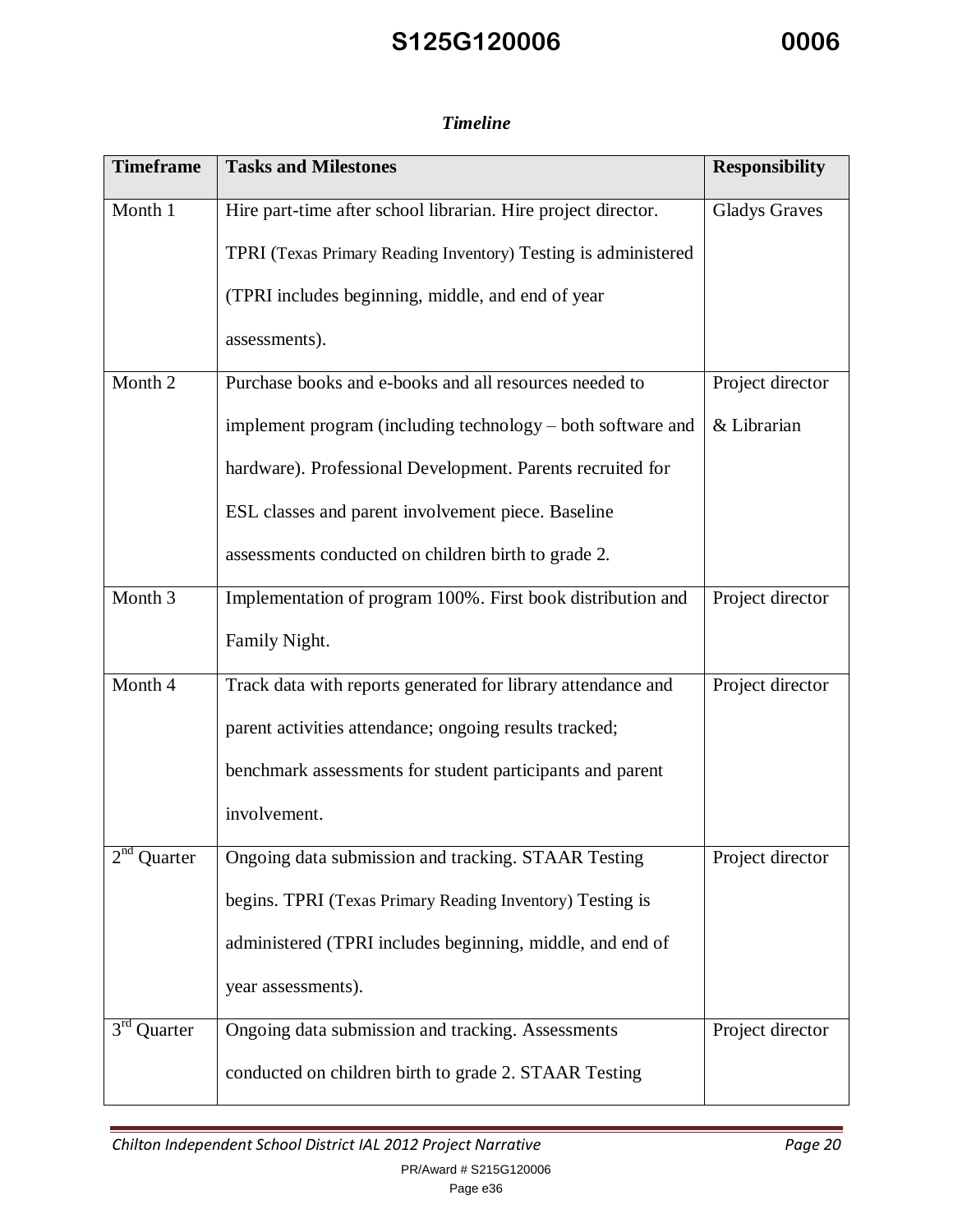| <b>Timeframe</b> | <b>Tasks and Milestones</b>                                     | <b>Responsibility</b> |
|------------------|-----------------------------------------------------------------|-----------------------|
|                  | concludes and Texas CIRCLE (Center for Improving the            |                       |
|                  | Readiness of Children for Learning and Education)               |                       |
|                  | and TPRI (Texas Primary Reading Inventory) Testing is           |                       |
|                  | administered (TPRI includes beginning, middle, and end of       |                       |
|                  | year assessments).                                              |                       |
| $4th$ Quarter    | Ongoing data submission and final reports for first annual      | Project dir. &        |
|                  | report submission.                                              | <b>Gladys Graves</b>  |
| Year $2-$        | Revise the CLLO based on evaluation findings; continue all      | Project director      |
| 1-6 months       | activities and all data collection.                             |                       |
| Year $2-$        | Continue all activities and all data collection; surveys, focus | Project dir. &        |
| 7-12 months      | groups, questionnaires completed for qualitative evaluation;    | <b>Gladys Graves</b>  |
|                  | submit final annual report for year two.                        |                       |

Mechanisms for ensuring high-quality products and services from the CLLO appear

below under *Performance Feedback for Program Adjustment*.

#### **Quality of the Project Evaluation**

#### *Evaluation Methodology*

As noted, CISD will contract with Maberry Consulting to monitor and evaluate the

CLLO. The evaluation will include both quantifiable outcome measures and qualitative

measures. The specific quantitative measurable outcomes appear above (goals, objectives,

outcomes) and under *Quality of the Project Design*.

CISD will work closely with Maberry Consulting to utilize simple surveys, one-on-one interviews, and focus groups to gather information on key qualitative measures that will inform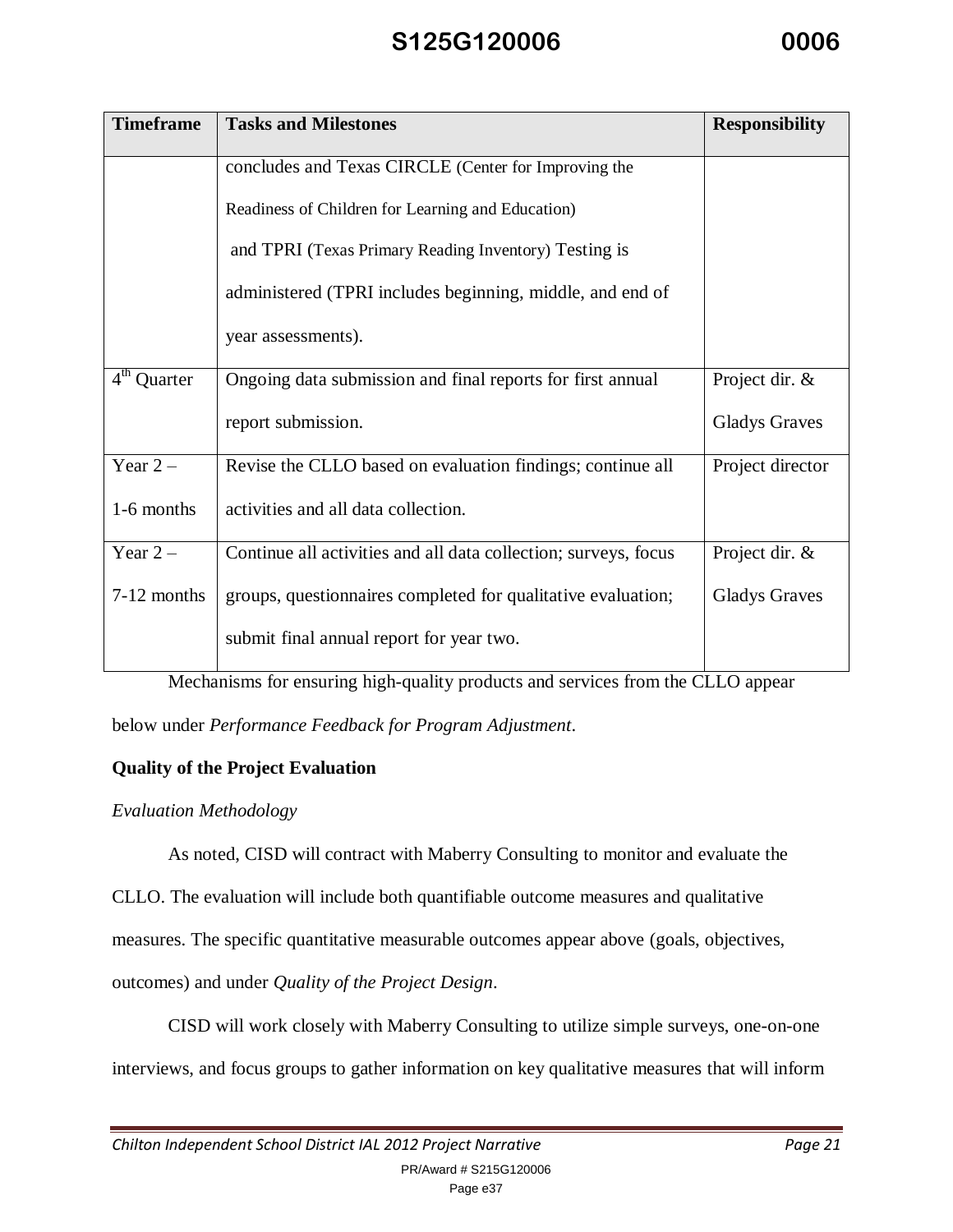the evaluation. The qualitative evaluation will explore student, parent, and teacher experiences of training and literacy activities, efficacy of professional development, changes in families that occur as a result of engaging in family literacy activities, parent and teacher observations of student behavior, changing attitudes, student perceptions about reading and other noteworthy process outcomes of the program implementation. The qualitative evaluation will explore questions related to the efficacy of utilizing iPads in the classroom, particularly the e-reader functionality. Thus we will study changing levels of student engagement and motivation (e.g., increased excitement about reading) through this promising strategy.

The project director will conduct focus groups with high school students to determine ways the CLLO impacted them, including parenting teens who have an influence on the literacy development of their own very young children. Students and parents will have ample opportunity to give feedback to improve the responsiveness of the program to their needs.

We will track the number of professional development activities included in the project, who participated in each, and how the participants rate the quality of the training received. We will measure knowledge gained using pre- and post-questionnaires. We will conduct follow-up at the monthly grade level meetings where we will ask teachers to share ways in which they utilized the knowledge gained from professional development in the classroom. We will explore teacher observations regarding the efficacy and benefits or deficits of utilizing iPads and e-books in the classroom. We will report these output measures to Maberry Consulting so the evaluation team can include them in the evaluation reports and assessments of program progress.

The Maberry Consulting evaluation team will include doctorate and master's level educators with experience in collegiate teaching, project evaluation, and research at the university level. The evaluation team will develop surveys as needed; provide project feedback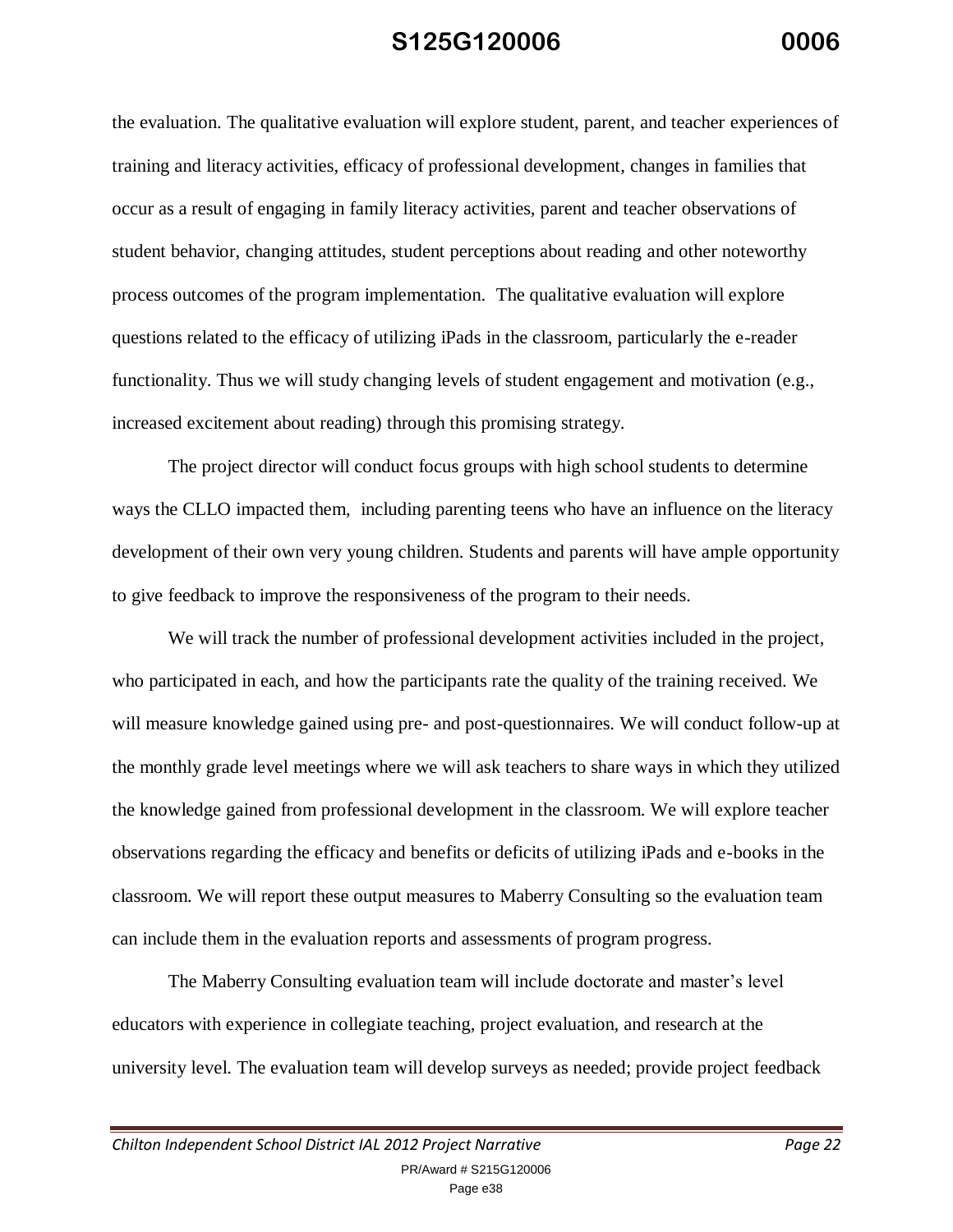to assure quality; prepare and disseminate findings and reports to staff, administrators, and other stakeholders; and prepare all reports and documentation for federal authorities. Maberry Consulting will work with the Campus Leadership Team for CISD and with the CLLO project director to gather and report both qualitative and quantitative data. The evaluation plan is both formative and summative, providing ongoing feedback for continuous program improvement (formative), and an assessment of the project's effectiveness in meeting the stated goals and objectives (summative).

We have attached the resume for Dr. Susanne Ashby, who will serve as principal investigator for the CLLO. Prior to joining Maberry Consulting as a lead evaluator, Dr. Ashby served for four years as the research project specialist for the College of Education and Human Services at Southern Illinois University. In this position, she co-developed research designs in social work, K-12, and postsecondary education, rehabilitation, counseling, and workforce development. She has managed federal, state and foundation grant-funded projects and has performed research in both formal and informal education settings. She has delivered teacher professional development. She has designed and implemented both experimental and quasiexperimental designs using both quantitative and qualitative tools. Dr. Ashby currently leads evaluation projects for many federal and state education initiatives, including a host of projects funded by the U.S. Department of Education.

#### *Performance Feedback for Program Adjustment*

The District Site-Based Committee (DSC), which meets monthly, will serve as the advisory committee to this program. The DSC will provide the mechanism for ongoing performance feedback, assessment, and program improvement. The DSC already includes representation from almost all key stakeholders, including program participants (parents and